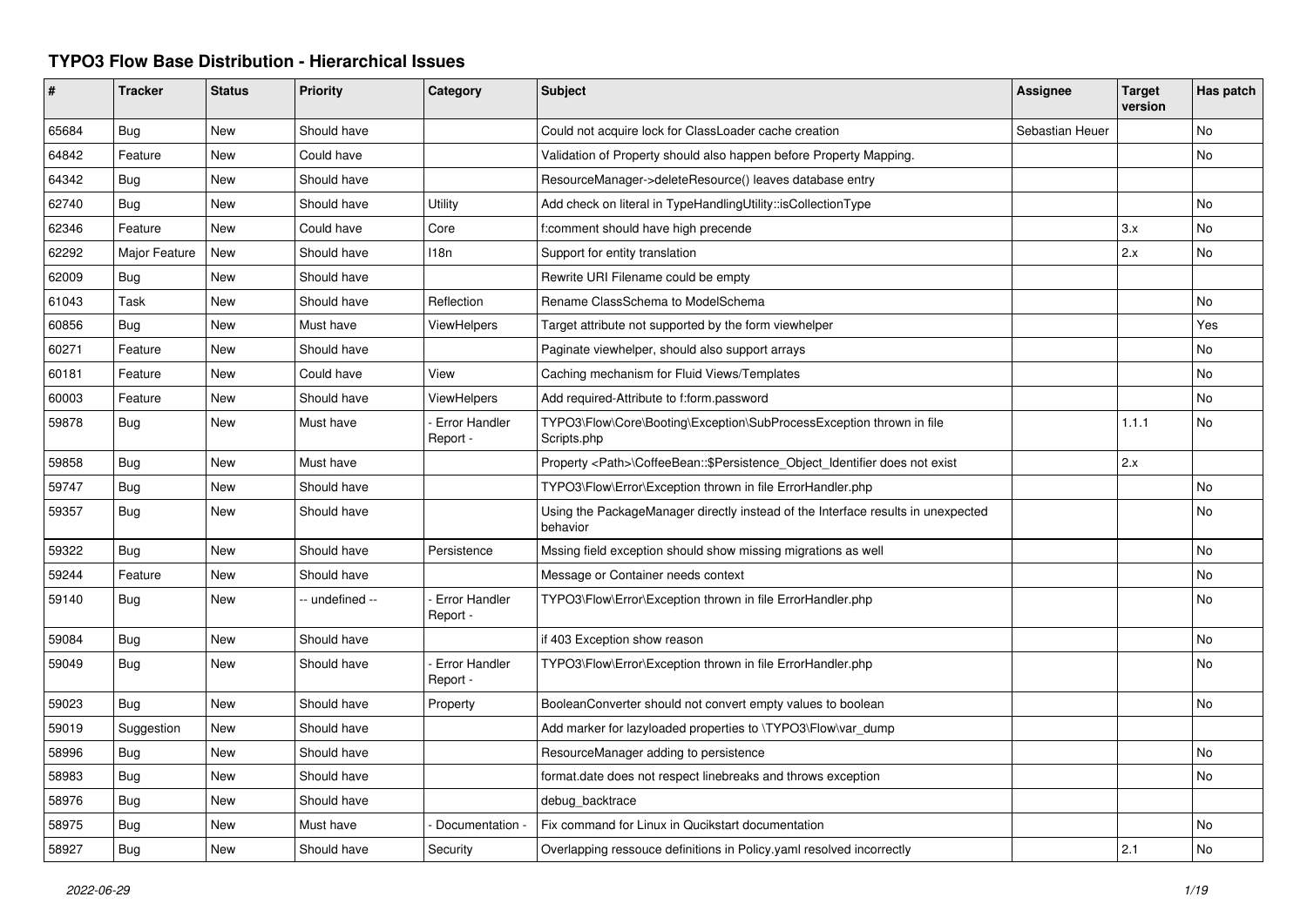| #     | <b>Tracker</b> | <b>Status</b> | <b>Priority</b> | Category                         | Subject                                                                                             | <b>Assignee</b> | <b>Target</b><br>version | Has patch |
|-------|----------------|---------------|-----------------|----------------------------------|-----------------------------------------------------------------------------------------------------|-----------------|--------------------------|-----------|
| 58921 | Bug            | New           | Should have     |                                  | f:form.* VHs crash if NOT inside f:form but followed by f:form                                      |                 |                          | No        |
| 58894 | <b>Bug</b>     | New           | Must have       | <b>Error Handler</b><br>Report - | MySQL max key length exceeded during Neos setup                                                     |                 | 2.x                      | No        |
| 58852 | <b>Bug</b>     | New           | Should have     | Security                         | TYPO3\Flow\Security\Exception\AccessDeniedException should clarify which action<br>fails to execute |                 |                          | <b>No</b> |
| 58744 | Bug            | New           | Should have     |                                  | Can not split configuration in settings.yaml                                                        |                 |                          | <b>No</b> |
| 58622 | Feature        | New           | Must have       | Core                             | Clearer Exception: Array to string conversion                                                       |                 |                          | No        |
| 58579 | Feature        | New           | Should have     |                                  | Adding own environment constants to Flow                                                            |                 | 2.x                      | No        |
| 58408 | Task           | New           | Should have     |                                  | Disable manualy persisting                                                                          |                 |                          | No        |
| 58184 | Major Feature  | New           | Should have     | Http                             | HTTP request argument building for different use cases                                              |                 |                          | No        |
| 58153 | Bug            | New           | Should have     | <b>AOP</b>                       | Session - Scope, Property with interface annotation fails at wakeup                                 |                 | 2.1                      | No        |
| 57972 | <b>Bug</b>     | New           | Should have     | Documentation                    | Missing @ManyToOne in example for resource                                                          |                 |                          | No        |
| 57885 | <b>Bug</b>     | New           | Must have       |                                  | Inputs are cleared from a second form if the first form produced a vallidation error                |                 |                          | No        |
| 57815 | Bug            | New           | Should have     | Resource                         | Invalid resources are saved in the persistent resources folder                                      |                 |                          | <b>No</b> |
| 57796 | <b>Bug</b>     | New           | Should have     |                                  | XLIFF Fails if $id ==$ nodedata                                                                     |                 |                          | No        |
| 57763 | Feature        | New           | Should have     |                                  | Allow controller / package / action as params in<br>\TYPO3\Fluid\ViewHelpers\Form\ButtonViewHelper  |                 |                          | No        |
| 57450 | Bug            | New           | Should have     | Validation                       | International E-Mail addresses (umlauts, etc.) are not validated correctly                          |                 |                          | <b>No</b> |
| 57437 | Bug            | New           | Should have     | Package                          | Composer package replacement is not supported                                                       |                 |                          | No        |
| 57374 | <b>Bug</b>     | New           | Should have     | Session                          | Persisted entities saved in session are not resolved                                                |                 | 2.x                      | No        |
| 56916 | Feature        | New           | Should have     | Http                             | Support PATCH request method as of RFC5789                                                          |                 |                          | No        |
| 56859 | <b>Bug</b>     | New           | Should have     |                                  | PHP Warning: TYPO3_Flow_Error_Exception.php not present in Data/Temporary                           |                 |                          |           |
| 56744 | Feature        | New           | Must have       |                                  | stay logged in                                                                                      |                 |                          | <b>No</b> |
| 56639 | Feature        | New           | Must have       |                                  | Implement "getPrivateStorageUriByResource()" for recieving (image-) file URIs                       | Robert Lemke    | 2.x                      |           |
| 56602 | Major Feature  | New           | Should have     | Persistence                      | Handling Of Multi Identity Entities                                                                 |                 |                          | No        |
| 56573 | <b>Bug</b>     | New           | Should have     | Persistence                      | Converting by Flow\Identity                                                                         |                 |                          | No        |
| 56556 | Feature        | New           | Should have     |                                  | support has Property and is Property                                                                |                 |                          | <b>No</b> |
| 56555 | Bug            | New           | Should have     |                                  | Kickstart creates wrong labels in New.html                                                          |                 |                          |           |
| 56544 | <b>Bug</b>     | New           | Must have       | Core                             | FLOW Exception on tar package inclusion via composer                                                |                 |                          | No        |
| 56486 | Feature        | New           | Should have     |                                  | Optimize the ObjectManager for performance                                                          |                 |                          | No        |
| 56237 | Task           | New           | Should have     |                                  | in-line (Condition) View Helpers should not evaluate on parsing                                     |                 |                          | No        |
| 56107 | Bug            | New           | Should have     | Property                         | Property mapping configuration only supports one wildcard at a time                                 |                 |                          | No        |
| 56074 | <b>Bug</b>     | New           | Should have     |                                  | Parse errors cause meaningless Flow exception messages.                                             | Adrian Föder    | 2.x                      |           |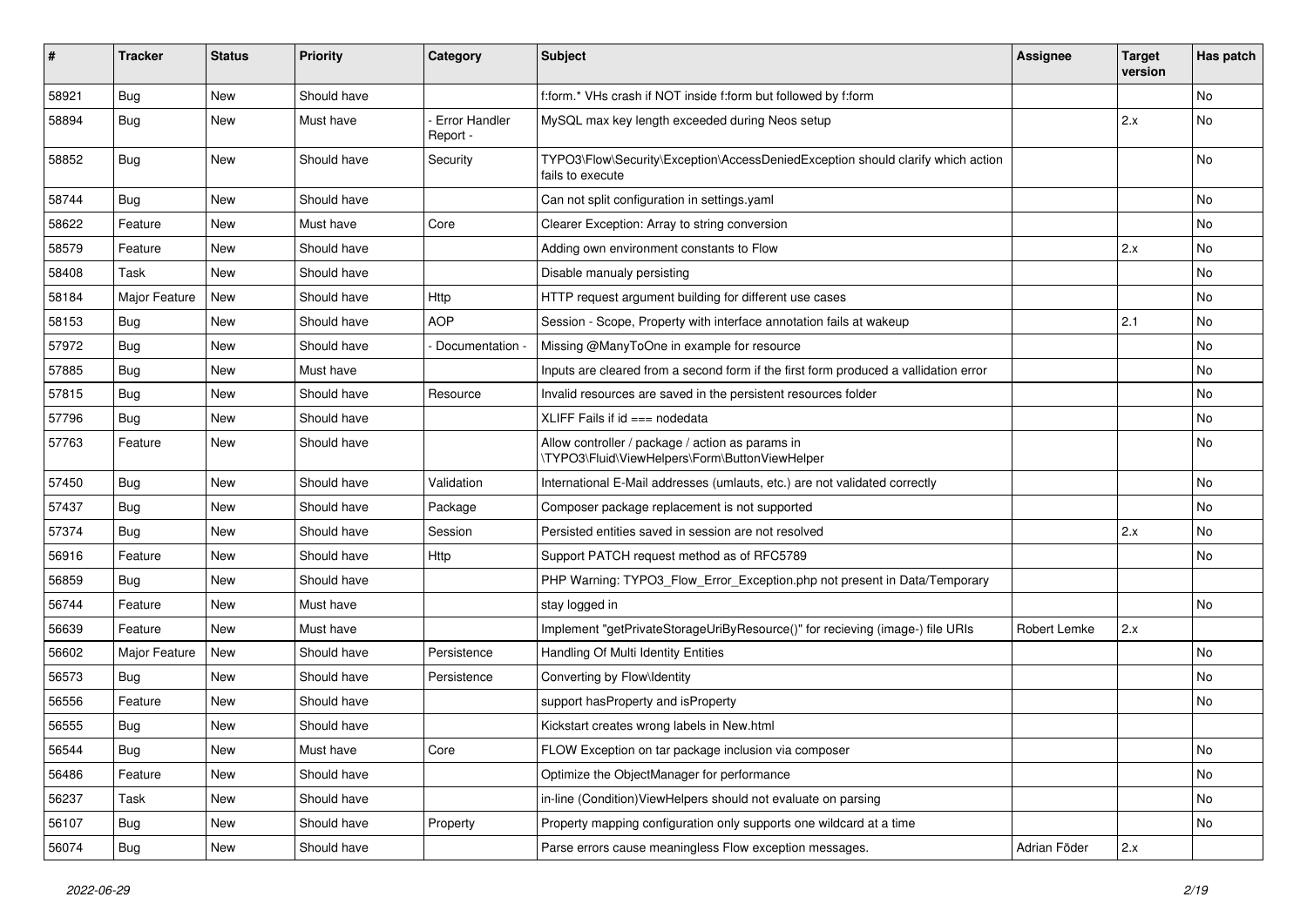| #     | <b>Tracker</b> | <b>Status</b> | <b>Priority</b> | Category                  | Subject                                                                                                              | Assignee         | <b>Target</b><br>version | Has patch |
|-------|----------------|---------------|-----------------|---------------------------|----------------------------------------------------------------------------------------------------------------------|------------------|--------------------------|-----------|
| 56036 | Feature        | New           | Should have     |                           | Optimize autoloading                                                                                                 |                  |                          | No        |
| 55958 | Task           | New           | Should have     |                           | RFC: Use PHP 5.4 closure features for direct ObjectAccess                                                            |                  |                          | No        |
| 55957 | Task           | New           | Should have     | <b>AOP</b>                | RFC: Optimize AOP proxies                                                                                            |                  |                          | No        |
| 55954 | Bug            | New           | Should have     |                           | Associations to ValueObjects should not be cascade all'd                                                             |                  |                          | No        |
| 55953 | Task           | New           | Could have      | Persistence               | Repair and streamline ValueObject support                                                                            |                  |                          | No        |
| 55937 | Bug            | New           | Must have       | Session                   | FlashMessage queue is lost                                                                                           |                  |                          | No        |
| 55870 | Feature        | New           | Must have       |                           | Enhance f:form.textfield or add a f:form.datefield VH with enhanced validation and<br>propertymapping                | Christian Müller |                          | No        |
| 55831 | Feature        | New           | Should have     |                           | Different scenarios for session settings                                                                             |                  |                          | No        |
| 55719 | Feature        | New           | Could have      |                           | Support additional Resource Folders                                                                                  |                  |                          | No        |
| 55199 | Feature        | New           | Should have     | Cli                       | Avoid Buffering of Shell output                                                                                      |                  |                          | No        |
| 54744 | Bug            | New           | Should have     | Log                       | System.log contains many NOTICE Flow The argument "workspace" declared in<br>pointcut does not exist in method TYPO3 |                  |                          | No        |
| 54593 | Bug            | New           | Must have       |                           | ini_get return value has changed for PHP >=5.3.0 -> changed check-implementation<br>needed!                          |                  |                          |           |
| 54589 | Bug            | New           | Should have     | Security                  | Role parent is not removed from roles MM table                                                                       |                  |                          | No        |
| 54549 | <b>Bug</b>     | New           | Must have       |                           | PackageManager::createPackage is incompatible to PackageManagerInterface                                             |                  |                          | No        |
| 54458 | Bug            | New           | Should have     | Package                   | Missing Version Number in packages                                                                                   |                  |                          | No        |
| 54451 | Bug            | New           | Must have       |                           | No functionality at Apache environments with suexec                                                                  |                  |                          | No        |
| 54446 | Bug            | New           | Should have     | Cache                     | Cache filebackend 'include_once'                                                                                     |                  |                          | No        |
| 54403 | Bug            | New           | Should have     |                           | Resources remade when parent record updated                                                                          |                  |                          |           |
| 54381 | Bug            | New           | -- undefined -- | Error Handler<br>Report - | TYPO3\Flow\Core\Booting\Exception\SubProcessException thrown in file<br>Scripts.php                                  |                  |                          | No        |
| 54373 | Task           | New           | Should have     |                           | Rename Arrays::removeEmptyElementsRecursively to<br>removeNullElementsRecursively                                    |                  |                          |           |
| 54284 | Bug            | New           | Should have     | <b>ViewHelpers</b>        | Default Option for Switch/Case VH                                                                                    |                  |                          | <b>No</b> |
| 54195 | Task           | New           | Should have     | <b>ViewHelpers</b>        | Rename and move FormViewHelper's errorClass value, currently 'f3-form-error'                                         | Adrian Föder     |                          | No        |
| 54181 | Bug            | New           | Could have      | Core                      | Use date_default_timezone_get() instead of ini_get('date.timezone')                                                  |                  |                          | Yes       |
| 54146 | Bug            | New           | Should have     | Security                  | Different sorting of arguments in ACL Patterns doesnt work                                                           | Christian Müller |                          | No        |
| 54046 | <b>Bug</b>     | New           | Must have       | Persistence               | Removal of ValueObjects from a ManyToMany relationship is not possible                                               |                  | 2.1                      | No        |
| 53971 | Feature        | New           | Should have     |                           | Login functionality                                                                                                  |                  |                          |           |
| 53961 | <b>Bug</b>     | New           | Should have     |                           | Composer installer scripts create a .Packages folder                                                                 |                  |                          |           |
| 53851 | <b>Bug</b>     | New           | -- undefined -- | Error Handler<br>Report - | TYPO3\Flow\Core\Booting\Exception\SubProcessException thrown in file<br>Scripts.php                                  |                  |                          | No        |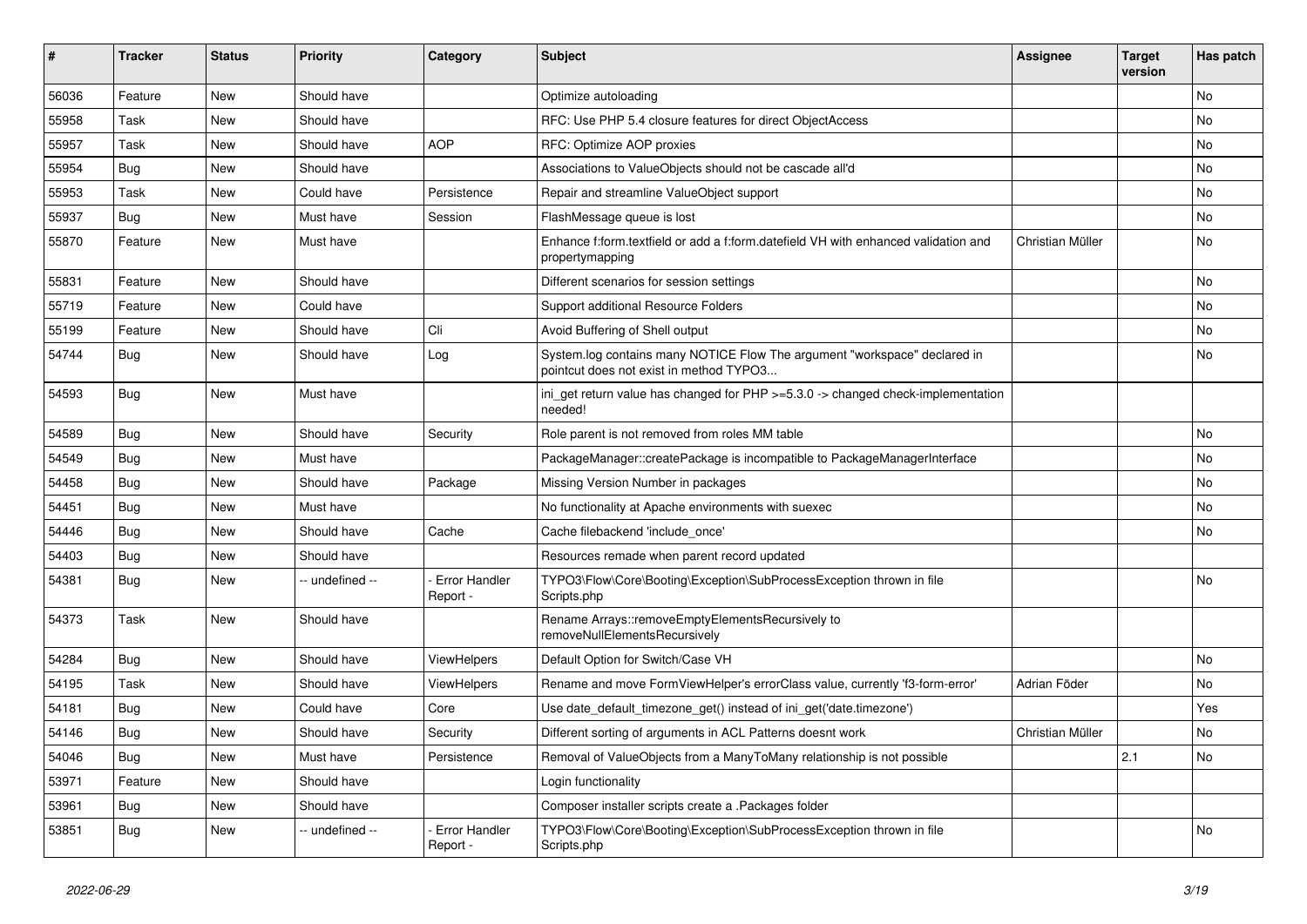| ∦     | <b>Tracker</b> | <b>Status</b> | <b>Priority</b> | Category                         | <b>Subject</b>                                                                                 | <b>Assignee</b>      | <b>Target</b><br>version | Has patch |
|-------|----------------|---------------|-----------------|----------------------------------|------------------------------------------------------------------------------------------------|----------------------|--------------------------|-----------|
| 53790 | Bug            | <b>New</b>    | Must have       |                                  | Translation handling in Flashmessages is inconsistent to Validation errors                     |                      |                          |           |
| 53620 | <b>Bug</b>     | New           | Should have     | Package                          | Move Classes/TYPO3/Flow/Composer to own Package                                                |                      |                          | No.       |
| 53533 | <b>Bug</b>     | New           | Should have     | Reflection                       | Class reflection assumes reverse PSR-0, can lead to fail in autoloader                         |                      |                          | No        |
| 53262 | Bug            | New           | Should have     | Cache                            | FileBakend have some race condition                                                            | Dominique Feyer      |                          | Yes       |
| 53224 | <b>Bug</b>     | New           | Should have     | Object                           | Constructor in subclass breaks call chain leading to missing identifier / uuid                 |                      |                          | No        |
| 53189 | Bug            | New           | Should have     |                                  | Blog tutorial no longer works                                                                  | <b>Philipp Maier</b> |                          | No.       |
| 53180 | Bug            | New           | Must have       | <b>Build Process</b>             | InjectSettings doesnt work on inheritance (Level 2)                                            |                      |                          |           |
| 53177 | Feature        | New           | Should have     | Security                         | entity resource policy value support for `this`                                                |                      |                          | No        |
| 52945 | Bug            | New           | Should have     |                                  | Excluded classes should only be excluded from reflection but still autoloaded                  |                      |                          | No        |
| 52938 | <b>Bug</b>     | New           | Should have     |                                  | Resource stream wrapper doesn't work with foreign package                                      |                      |                          |           |
| 52909 | Bug            | New           | Should have     | Core                             | Class Loader fallback to non-proxy hides fatal errors                                          |                      |                          | No        |
| 52591 | Bug            | New           | Should have     |                                  | The Pagination Widget broken for joined objects                                                |                      |                          | <b>No</b> |
| 52590 | Feature        | New           | Should have     |                                  | Provide a way to get the Doctrine QueryBuilder                                                 |                      |                          | No.       |
| 52526 | Bug            | New           | Should have     |                                  | Unfinished programming of DateTime converter                                                   |                      | 2.0.1                    |           |
| 52509 | Bug            | New           | Should have     |                                  | Child-Object's Identifier get's lost on Form-Submission with Validation Error                  |                      |                          |           |
| 52430 | Bug            | New           | Should have     |                                  | Cannot convert from UUID to auto-increment ID                                                  |                      |                          | No        |
| 52419 | Bug            | New           | Should have     |                                  | Wrong PHPDocs notation for default value inline f:translate viewhelper                         |                      | 2.0                      | <b>No</b> |
| 52185 | <b>Bug</b>     | New           | Could have      | Utility                          | PositionalArraySorter should detect recursive dependencies                                     |                      |                          | No        |
| 52014 | Bug            | New           | Should have     | Persistence                      | Migration makes fields NOT NULL even though not true                                           |                      |                          | <b>No</b> |
| 52005 | Bug            | New           | Could have      | <b>Error Handler</b><br>Report - | TYPO3\Flow\Error\Exception thrown in file ErrorHandler.php                                     |                      |                          | <b>No</b> |
| 51972 | Bug            | <b>New</b>    | Should have     |                                  | Joins for every deep property constraint make cartesian selection                              | Adrian Föder         |                          | Yes       |
| 51847 | <b>Bug</b>     | New           | Should have     | Reflection                       | Overiding controller actions with other required parameter sets results in fatal error.        |                      | 2.x                      | No        |
| 51811 | <b>Bug</b>     | New           | Should have     |                                  | Improve session handle when the authenticated account is removed from persitance               | Dominique Feyer      |                          | Yes       |
| 51763 | Bug            | New           | Should have     | Http                             | HttpRequest always returns content of the current request                                      |                      |                          | No        |
| 51704 | Bug            | New           | -- undefined -- | <b>Error Handler</b><br>Report - | TYPO3\Flow\Error\Exception thrown in file ErrorHandler.php                                     |                      |                          | No.       |
| 51530 | Task           | New           | Should have     |                                  | Improve speed of Files::readDirectoryRecursively using RecursiveDirectoryIterator?             |                      |                          | No        |
| 51489 | <b>Bug</b>     | New           | -- undefined -- | Annotations                      | Doctrine\Common\Annotations\AnnotationException thrown in file<br>AnnotationException.php      |                      |                          | No        |
| 51459 | Feature        | New           | Should have     | <b>MVC</b>                       | Allow catching of particular exceptions on property mapping                                    |                      |                          | No        |
| 51312 | <b>Bug</b>     | New           | Should have     | Core                             | Default php error handler generates warning (when loading<br>TYPO3\Flow\Error\Exception class) |                      | 2.0                      | No        |
| 51286 | Task           | New           | Should have     |                                  | Custom error views should introduce a controller context somehow                               |                      |                          | No        |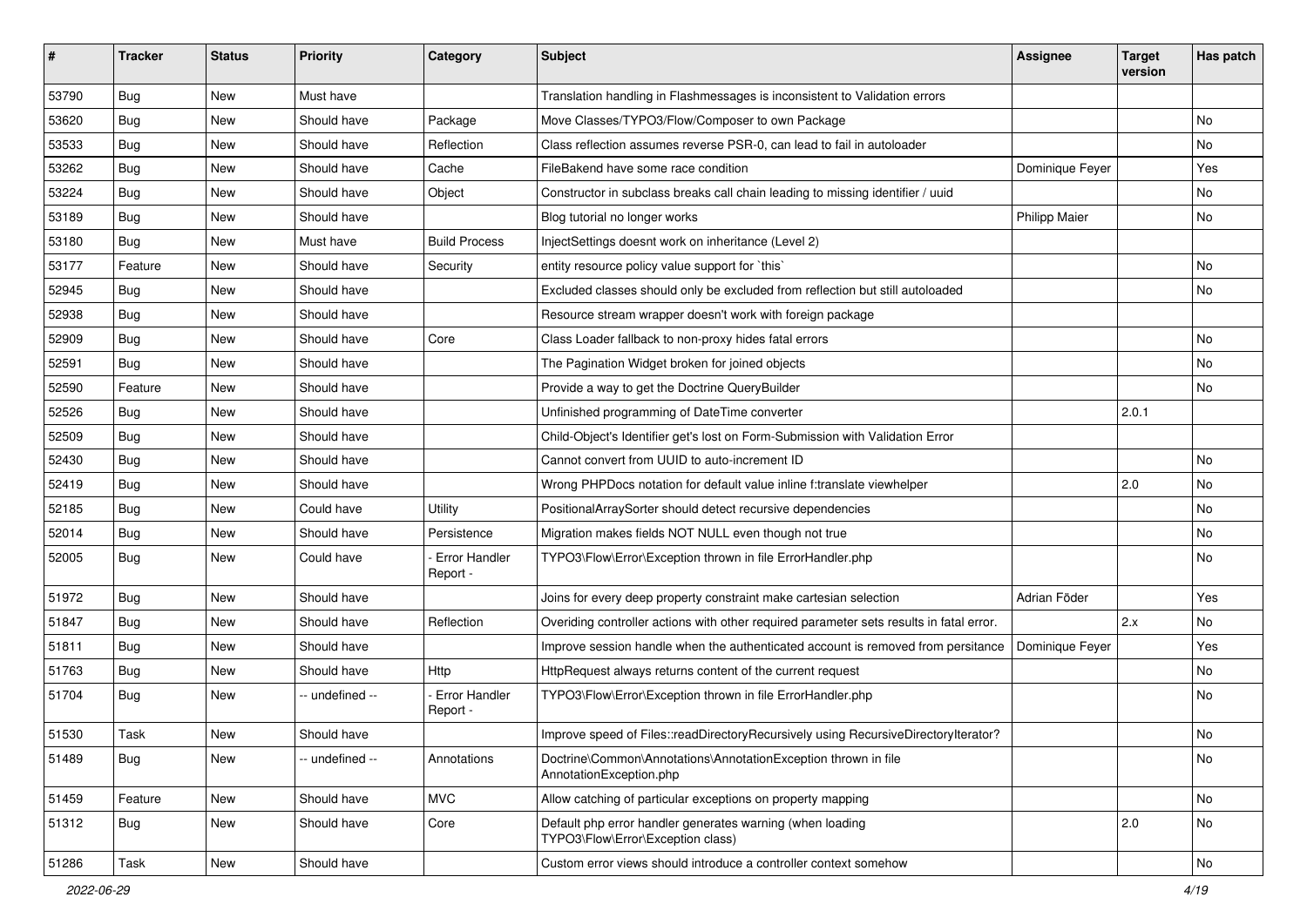| #     | <b>Tracker</b> | <b>Status</b> | <b>Priority</b> | Category                  | Subject                                                                                                                                | <b>Assignee</b>  | <b>Target</b><br>version | Has patch |
|-------|----------------|---------------|-----------------|---------------------------|----------------------------------------------------------------------------------------------------------------------------------------|------------------|--------------------------|-----------|
| 51277 | Feature        | New           | Should have     |                           | ViewHelper context should be aware of actual file occurrence                                                                           |                  |                          | No        |
| 51188 | <b>Bug</b>     | New           | Should have     | Persistence               | Doctrine does not respect AOP-injected properties                                                                                      |                  |                          | No        |
| 51183 | Task           | New           | Should have     |                           | <b>CLI improvements</b>                                                                                                                |                  |                          |           |
| 51120 | Bug            | New           | Must have       | Core                      | \TYPO3\Flow\Core\Booting::buildSubprocessCommand - wrong command if passed<br>more than one parameters                                 |                  |                          | No        |
| 51100 | Feature        | New           | Must have       | ViewHelpers               | Links with absolute URI should have the option of URI Scheme                                                                           |                  |                          | No        |
| 50901 | Feature        | New           | Should have     | Validation                | @IgnoreValidation also for class fields                                                                                                |                  |                          | No        |
| 50869 | Bug            | New           | Could have      |                           | key() invoked on object                                                                                                                |                  |                          | No        |
| 50382 | Task           | New           | Should have     | Command                   | Impossible to use arguments in CLI that are added by overriding<br>initializeCommandMethodArguments()                                  |                  |                          | No        |
| 50342 | Bug            | New           | Could have      |                           | PropertyMapper: Use of interface method before implementation check                                                                    |                  |                          | No        |
| 50262 | Feature        | <b>New</b>    | Could have      | Package                   | Add Keywords to composer Json                                                                                                          |                  |                          | No        |
| 50255 | Bug            | New           | Should have     |                           | Different collations runnig migrate/update                                                                                             |                  |                          |           |
| 49801 | <b>Bug</b>     | New           | -- undefined -- | Error Handler<br>Report - | TYPO3\Flow\Security\Exception\AccessDeniedException thrown in file<br>TYPO3_Flow_Security_Authorization_AccessDecisionVoterManager.php |                  |                          | No        |
| 49780 | Bug            | New           | Should have     | Security                  | Roles are not synchronized                                                                                                             |                  |                          | No        |
| 49600 | <b>Bug</b>     | New           | Should have     | <b>ViewHelpers</b>        | f:form tag shown as a HTML on frontend                                                                                                 |                  |                          | No        |
| 49566 | <b>Bug</b>     | New           | Should have     | Property                  | NULL source values are not handled correctly                                                                                           | Adrian Föder     |                          | No        |
| 49423 | <b>Bug</b>     | New           | Must have       |                           | Role name and packageKey are not accessible                                                                                            |                  |                          | No        |
| 49373 | Bug            | New           | Must have       | Security                  | Methods policy with key "Controllers" is ignored                                                                                       |                  |                          | No        |
| 49372 | Bug            | New           | Should have     |                           | ObjectConverter ignores implemented interface when mapping subtype                                                                     |                  |                          | No        |
| 49050 | Feature        | New           | Should have     | Persistence               | Allow Subqueries in QueryInterface                                                                                                     |                  |                          | No        |
| 49039 | Feature        | New           | Could have      | Log                       | RFC: Use PSR-3 logger interface in Flow                                                                                                |                  |                          | No        |
| 49038 | Bug            | New           | Must have       |                           | form select does not select the first item if prependOptionValue is used                                                               |                  |                          | No        |
| 48898 | Bug            | New           | Must have       | Security                  | configuration for roles fails if one of Policy yaml files contain empty "roles array"                                                  | Christian Müller | 2.0.1                    | No        |
| 48873 | Bug            | New           | Should have     | Error Handler<br>Report - | Error when calling resourceManager->deleteResource on unpublished Resource                                                             |                  |                          | No        |
| 48862 | Feature        | New           | Should have     | Monitor                   | Possibility to exclude package from file monitoring                                                                                    |                  |                          | No        |
| 48430 | <b>Bug</b>     | New           | Should have     |                           | Default validator-messages are not correctly formatted                                                                                 |                  |                          | No.       |
| 48429 | <b>Bug</b>     | New           | Should have     |                           | Remove- and update-actions on repository are not persisted                                                                             |                  |                          | No        |
| 48409 | Feature        | New           | Could have      | SignalSlot                | Introduce new Annotation "Slot" for wiring signal and slots                                                                            |                  |                          | No        |
| 48355 | Feature        | New           | Could have      |                           | Assign output of viewhelper to template variable for further processing.                                                               |                  |                          |           |
| 48093 | <b>Bug</b>     | New           | Must have       | Validation                | AbstractCompositeValidators memory consumption continuously grow                                                                       |                  | 2.0.1                    | Yes       |
| 47951 | Feature        | New           | Should have     | Persistence               | Warn if persistence stack is not empty at the end of a get-request                                                                     |                  |                          | No        |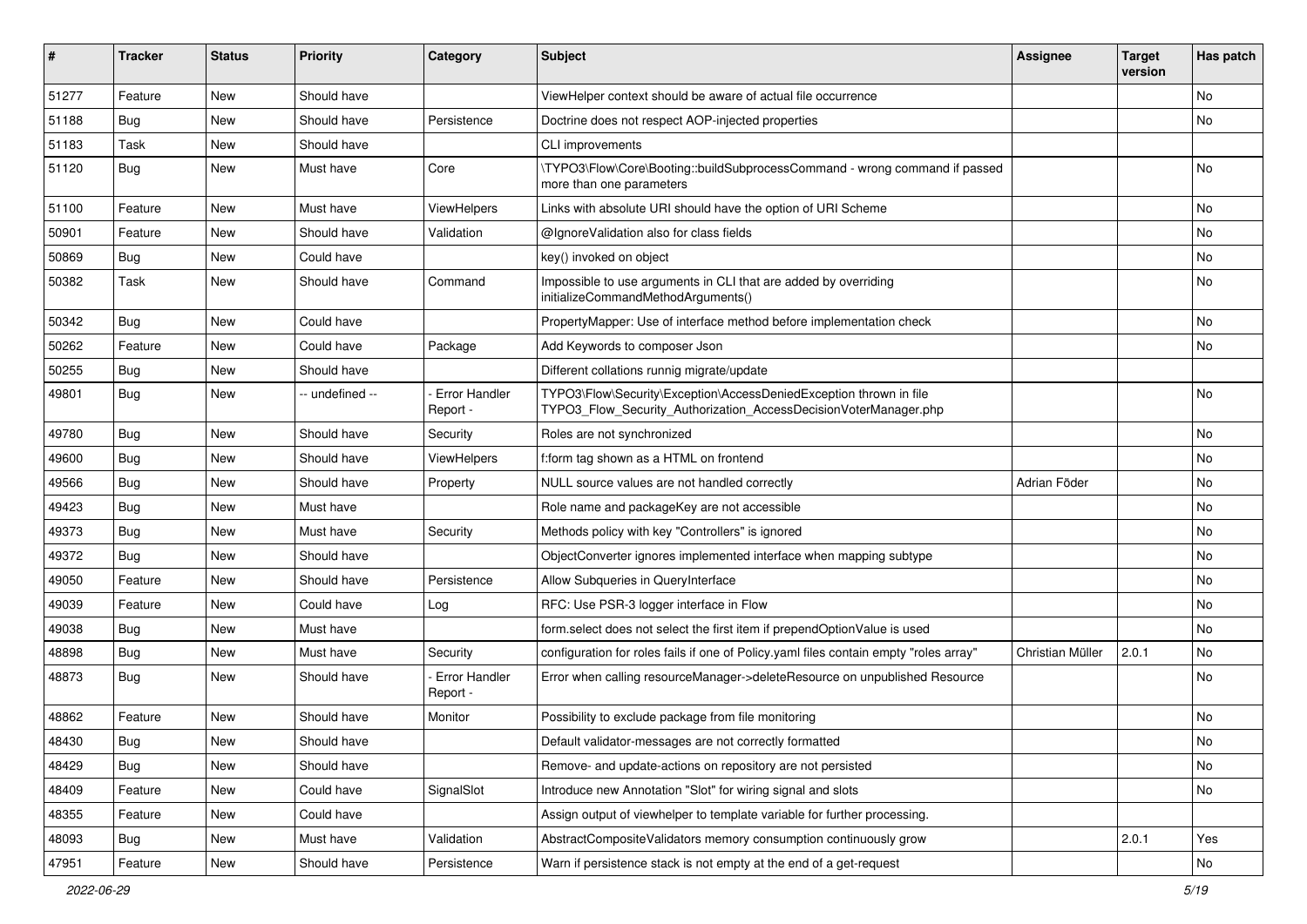| ∦     | <b>Tracker</b> | <b>Status</b> | <b>Priority</b> | Category        | Subject                                                                                                                                           | <b>Assignee</b>       | <b>Target</b><br>version | Has patch |
|-------|----------------|---------------|-----------------|-----------------|---------------------------------------------------------------------------------------------------------------------------------------------------|-----------------------|--------------------------|-----------|
| 47950 | Bug            | New           | Should have     | Resource        | import of remote resources                                                                                                                        |                       | 2.0.1                    | No        |
| 47818 | Bug            | New           | Must have       |                 | Wrong link on Welcome screen                                                                                                                      |                       |                          |           |
| 47669 | Task           | New           | Should have     |                 | FormViewHelper does not define the default request method                                                                                         |                       |                          | No        |
| 47638 | Bug            | New           | Should have     |                 | Delete a ValueObject by its identity                                                                                                              |                       |                          |           |
| 47637 | <b>Bug</b>     | New           | Should have     |                 | Property with @ORM\Column(nullable=true,type="decimal",scale=2) results as type<br>"string" in Collection Objects and not as expected as "double" |                       |                          |           |
| 47601 | <b>Bug</b>     | New           | Should have     |                 | Template Path of Submodules contains lowercase Namespace                                                                                          |                       |                          |           |
| 47487 | <b>Bug</b>     | New           | Should have     | Core            | Functional test classes in package without classes are not compiled                                                                               |                       | 2.0.1                    | No.       |
| 47456 | Feature        | New           | Should have     | Validation      | ManyToOne and OneToOne Relations of Objects passed as Action Argument are<br>loaded automatically                                                 |                       |                          | <b>No</b> |
| 47429 | <b>Bug</b>     | New           | Should have     | Security        | Global policy files no longer allowed                                                                                                             |                       |                          | No        |
| 47419 | Bug            | New           | Must have       |                 | Composer issues                                                                                                                                   |                       | 2.0.1                    |           |
| 47404 | Feature        | New           | Could have      | <b>AOP</b>      | Add getters and setters methods for introduced properties                                                                                         |                       |                          | No        |
| 47273 | Feature        | New           | Should have     | Property        | Support mapping properties with differing types for setter and property                                                                           |                       |                          | No        |
| 47075 | Feature        | New           | Should have     | Resource        | Make Exception more meaningful                                                                                                                    |                       |                          | <b>No</b> |
| 47073 | <b>Bug</b>     | New           | Must have       | Http            | Cookie causes Error after Update                                                                                                                  |                       |                          | No.       |
| 47052 | <b>Bug</b>     | New           | Should have     |                 | Clear doctrine caches after migration applied                                                                                                     |                       |                          |           |
| 46910 | Feature        | New           | Should have     |                 | Composer integration - PackageStates.php                                                                                                          |                       |                          | No        |
| 46816 | Feature        | New           | Should have     | Cache           | Add xcache cache backend                                                                                                                          |                       |                          | <b>No</b> |
| 46716 | Bug            | New           | Must have       | Object          | Empty class names in Dependencylnjection proxy code when using Caches /<br>Factory-created dependencies                                           |                       | 2.0.1                    | <b>No</b> |
| 46689 | <b>Bug</b>     | New           | Must have       |                 | The new ClassLoader swallows Fatal Errors                                                                                                         | <b>Marc Neuhaus</b>   |                          | No        |
| 46545 | Feature        | New           | Should have     |                 | Better support for arrays in options of SelectViewHelper                                                                                          |                       |                          | No        |
| 46371 | Feature        | New           | Should have     |                 | Support compilation of static information in proxy classes                                                                                        | Christopher<br>Hlubek |                          | No        |
| 46318 | Feature        | New           | Should have     | Cache           | [caching framework] Extend cache interface to handle multiple entries                                                                             |                       |                          | No.       |
| 46216 | Feature        | New           | Should have     | Cache           | Add wincache cache backend                                                                                                                        |                       |                          | No        |
| 46120 | <b>Bug</b>     | New           | Must have       | Documentation - | Important step missing in the installation chapter                                                                                                |                       |                          | No        |
| 46097 | <b>Bug</b>     | New           | Must have       | Session         | Logged in user gets session of an other logged in user                                                                                            | Robert Lemke          |                          | No        |
| 46066 | <b>Bug</b>     | <b>New</b>    | Should have     | 118n            | Currency formatter uses wrong format for ISO 4217 currency codes                                                                                  |                       |                          | No        |
| 46063 | Feature        | New           | Should have     | Security        | Implement username password provider with "remember me" persistent cookie                                                                         | Christopher<br>Hlubek |                          | No        |
| 46050 | Feature        | New           | Could have      | Log             | To decouple log file writing at Logger->logException                                                                                              |                       |                          | No        |
| 46011 | Task           | New           | Should have     | Validation      | Validate annotation with missing type should throw useful error                                                                                   |                       |                          | No        |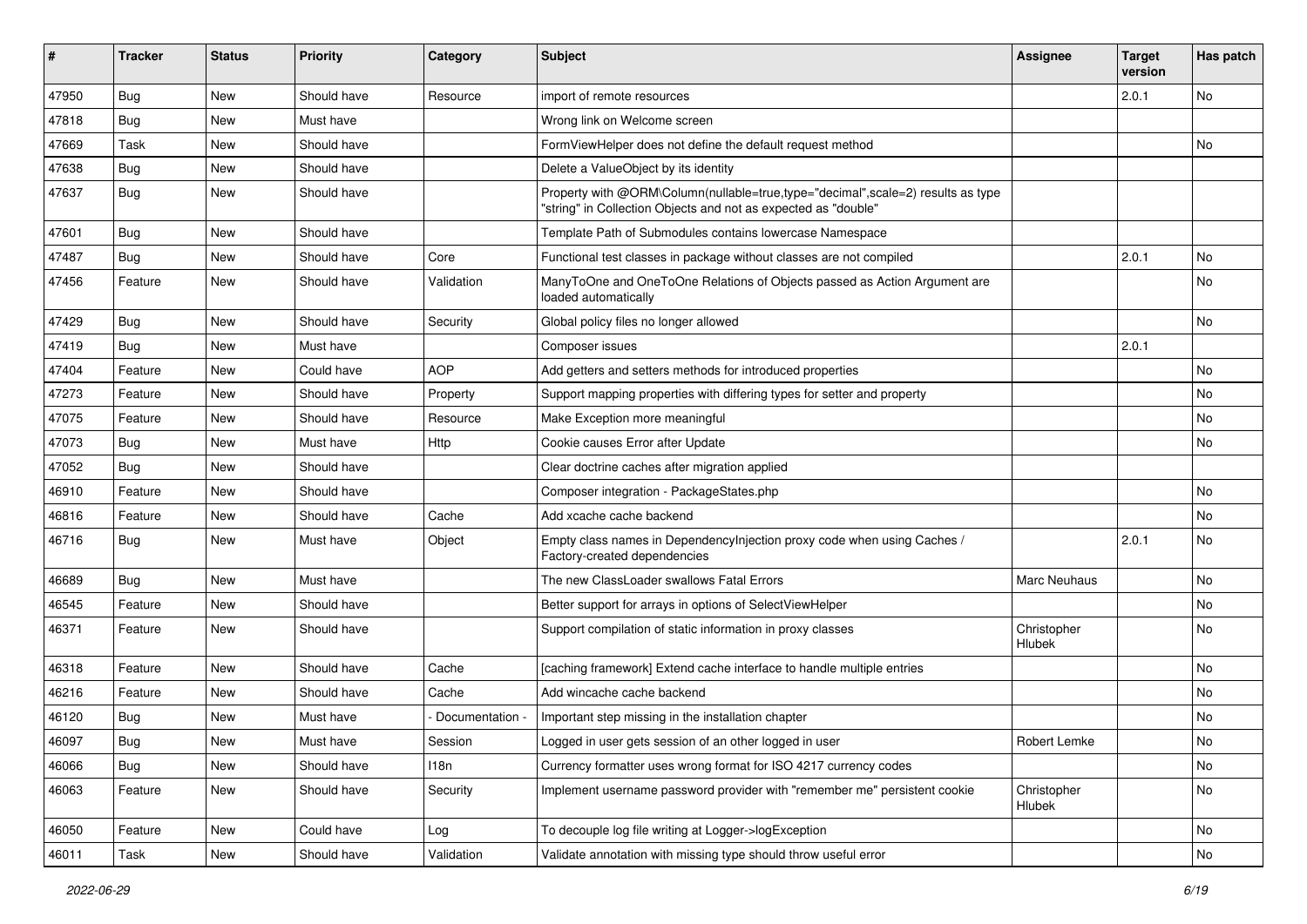| #     | <b>Tracker</b> | <b>Status</b> | <b>Priority</b> | Category      | <b>Subject</b>                                                                           | <b>Assignee</b> | <b>Target</b><br>version | Has patch |
|-------|----------------|---------------|-----------------|---------------|------------------------------------------------------------------------------------------|-----------------|--------------------------|-----------|
| 46010 | <b>Bug</b>     | <b>New</b>    | Should have     | Persistence   | Generating a DiscriminatorMap with base class in different namespace does not<br>work    |                 |                          | No        |
| 46009 | Task           | New           | Should have     | Persistence   | Improve error message for missing class in Flow annotation driver                        |                 |                          | No        |
| 45917 | <b>Bug</b>     | <b>New</b>    | Should have     | MVC - Routing | RoutePartHandler transliteration must be improved                                        |                 |                          | No        |
| 45669 | <b>Bug</b>     | New           | Should have     |               | PersistentObjectConverter does not convert ValueObjects by __identity                    |                 |                          | No        |
| 45640 | <b>Bug</b>     | New           | Could have      | Persistence   | Every relation is set to cascade=all if the related entity is no aggregate root          |                 |                          | No.       |
| 45623 | <b>Bug</b>     | New           | Should have     | Documentation | SQL error when calling TYPO3.Blog Setup controller                                       |                 |                          | No        |
| 45611 | <b>Bug</b>     | New           | Could have      | Security      | Destruction of session after logout should be configurable                               |                 |                          | No        |
| 45409 | Feature        | New           | Should have     | Validation    | Support validation of abstract nested properties                                         |                 |                          | No        |
| 45394 | Task           | New           | Should have     | View          | Forwardport Unit test for standalone view                                                |                 |                          | No        |
| 45386 | <b>Bug</b>     | New           | Could have      |               | Package::buildArrayOfClassFiles tries to determine class names from file paths           |                 |                          | No.       |
| 45384 | <b>Bug</b>     | New           | Must have       | Widgets       | Persisted entity object in widget-configuration cannot be deserialized (after reload)    |                 | 2.0.1                    | No        |
| 45272 | <b>Bug</b>     | New           | Should have     |               | Related Value Objects get deleted by default cascading                                   |                 |                          | No        |
| 45249 | Bug            | New           | Must have       | Documentation | Update composer project-create command listing                                           |                 |                          | No        |
| 45153 | Feature        | New           | Should have     |               | f:be.menus.actionMenuItem - Detection of the current select option is insufficient       |                 |                          | No        |
| 45103 | Feature        | New           | Should have     | Resource      | Make static resource URI generation available outside of Fluid                           |                 |                          | No        |
| 45041 | <b>Bug</b>     | New           | Must have       | Command       | Set file permissions doesnt work                                                         |                 | 2.0.1                    | No        |
| 44891 | Feature        | New           | Should have     | MVC - Routing | Routes should be able to enforce http/https protocol                                     |                 |                          | No        |
| 44738 | Feature        | New           | Must have       | Validation    | Re-Validation of argument's custom validators                                            |                 |                          | No        |
| 44684 | Bug            | New           | Should have     |               | Authorization header redirect in .htaccess strips the Basic-prefix                       |                 |                          |           |
| 44563 | Feature        | New           | Should have     | Security      | Logged in users via HTTP Basic always get re-authenticated                               |                 |                          | No        |
| 44542 | Task           | New           | Should have     | Documentation | Mention the risk of requestPatterns regarding foreign package's SecurityContext<br>usage | Adrian Föder    |                          | No        |
| 44361 | <b>Bug</b>     | New           | Should have     | 118n          | TYPO3\Flow\I18n\Formatter\DatetimeFormatter - caching DATETIME type                      |                 | 2.0.1                    | No        |
| 44244 | <b>Bug</b>     | New           | Should have     | Persistence   | defaultOrderings aren't applied on related objects                                       |                 |                          | No        |
| 44186 | <b>Bug</b>     | New           | Should have     | <b>MVC</b>    | Request does not accept custom Content-Type                                              |                 | 2.0.1                    | No        |
| 44185 | <b>Bug</b>     | New           | Should have     | <b>MVC</b>    | XML body always need a root node                                                         |                 | 2.0.1                    | No        |
| 44184 | Bug            | New           | Should have     | <b>MVC</b>    | Request arguments are not merged correctly for single object actions                     |                 | 2.0.1                    | No        |
| 44148 | <b>Bug</b>     | New           | Should have     |               | Documentation for executeCommand() needs clarification                                   |                 | 2.0.1                    | No        |
| 44123 | Feature        | New           | Should have     |               | Make the "Flow requires the PHP setting "date.timezone"" error more beautiful            |                 |                          | No        |
| 44078 | Task           | New           | Should have     |               | Probably false behavior in symlinked environment                                         |                 |                          |           |
| 43993 | Task           | New           | Should have     | Persistence   | Warn when no migrations are found at all during doctrine: migrate                        |                 |                          | No        |
| 43967 | <b>Bug</b>     | New           | Should have     | Persistence   | Error in evaluating orphanRemoval in Flow Annotation driver                              |                 |                          | No        |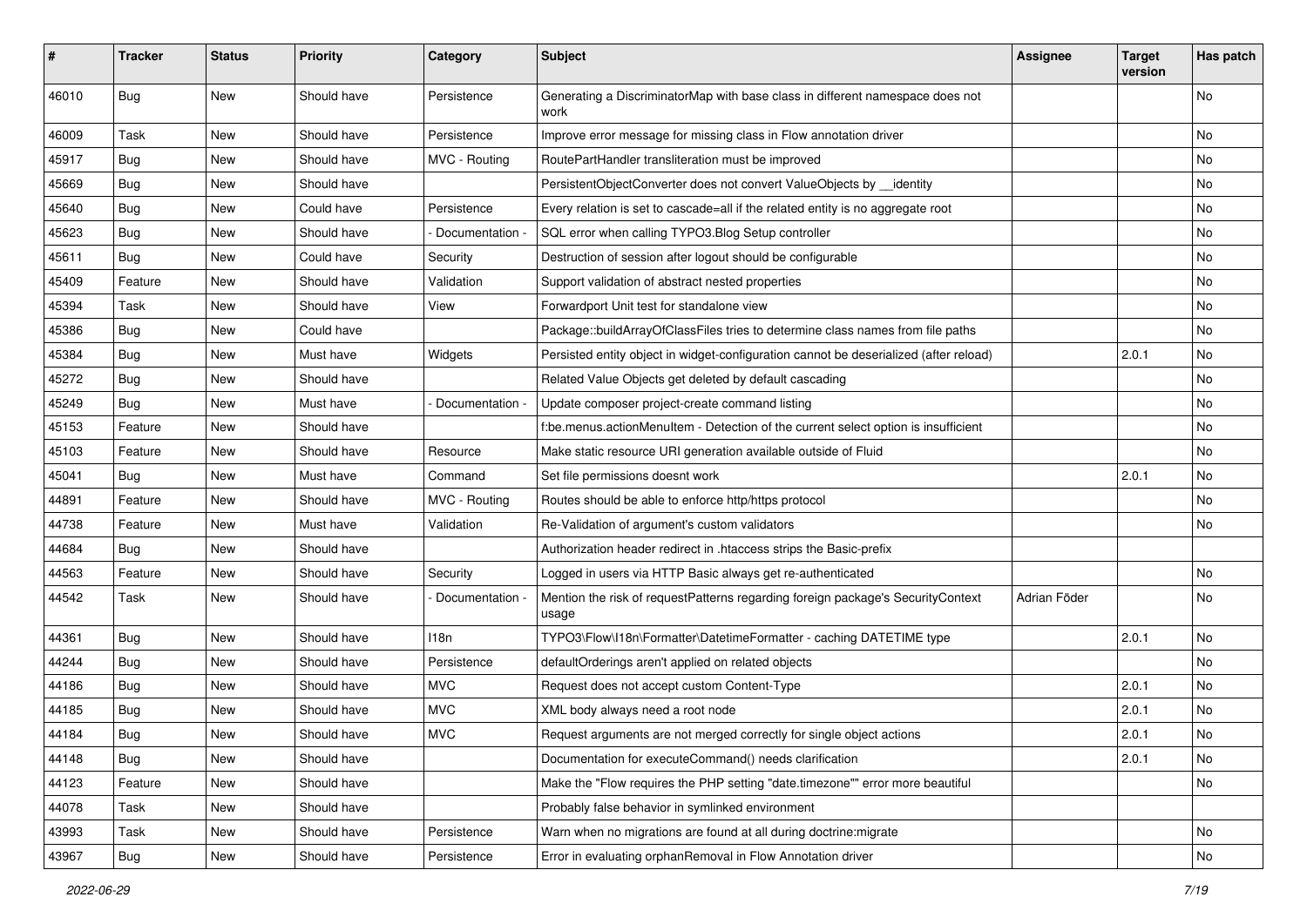| #     | <b>Tracker</b> | <b>Status</b> | <b>Priority</b> | Category           | <b>Subject</b>                                                                            | <b>Assignee</b>         | <b>Target</b><br>version | Has patch |
|-------|----------------|---------------|-----------------|--------------------|-------------------------------------------------------------------------------------------|-------------------------|--------------------------|-----------|
| 43947 | <b>Bug</b>     | New           | Should have     |                    | Redirect to login after Session timeout                                                   |                         |                          | No        |
| 43841 | Feature        | New           | Should have     |                    | Add package support to validation errors                                                  |                         |                          | No        |
| 43572 | Feature        | New           | Should have     |                    | Uri should support manipulation of query arguments                                        |                         |                          | No        |
| 43541 | Bug            | New           | Should have     | Core               | Incomplete classes path detection for PSR-0                                               |                         | 2.0.1                    | No        |
| 43072 | Task           | New           | Should have     | View               | Remove TOKENS for adding templates fallback in Backporter                                 |                         |                          | No        |
| 43071 | Task           | New           | Should have     |                    | Remove TOKENS for adding fallback teplates in B                                           |                         |                          | No        |
| 42743 | Task           | New           | Should have     |                    | Remove inline style for hidden form fields                                                |                         |                          | No        |
| 42606 | <b>Bug</b>     | New           | Must have       | Security           | Content Security with nested objects                                                      |                         |                          | No        |
| 42520 | <b>Bug</b>     | New           | Must have       | Core               | Cache must be flushed globally for package state changes                                  |                         |                          | No        |
| 42465 | Task           | New           | Should have     | Documentation      | Document i18n settings                                                                    |                         | 2.0.1                    | No        |
| 42408 | Story          | New           | Could have      |                    | Locale Detection / Selection                                                              |                         | 2.1                      |           |
| 42407 | Story          | New           | Should have     |                    | Asset Management                                                                          |                         | 2.1                      |           |
| 42397 | Feature        | New           | Should have     |                    | Missing viewhelper for general links                                                      |                         |                          | <b>No</b> |
| 42240 | Task           | New           | Should have     |                    | Make Eel usable outside of TYPO3 Flow                                                     |                         |                          |           |
| 42101 | <b>Bug</b>     | New           | Must have       | Object             | Proxyclasses are not rebuild in Development context unless cache is empty                 |                         | 2.0.1                    | No        |
| 41843 | <b>Bug</b>     | New           | Should have     |                    | Composer and rename issues (umbrella issue)                                               |                         |                          |           |
| 41832 | Task           | New           | Should have     | Package            | Improve error handling for incompatible packages                                          | Christian Jul<br>Jensen |                          | No        |
| 41496 | Bug            | <b>New</b>    | Must have       | Resource           | Upload identical Resources, deleting fails                                                |                         |                          | No        |
| 41420 | Feature        | New           | Should have     | Persistence        | Support entity versioning                                                                 |                         |                          | No        |
| 41148 | <b>Bug</b>     | New           | Must have       |                    | Converting of ValueObjects                                                                |                         |                          | No        |
| 40854 | Task           | New           | Must have       | Documentation      | Update security documentation (authentication in 1.2)                                     |                         | 2.0.1                    | No        |
| 40283 | <b>Bug</b>     | New           | Should have     | Object             | New constructor in grandparent class not called                                           |                         |                          | No        |
| 40081 | Feature        | New           | Should have     |                    | Allow assigned variables as keys in arrays                                                |                         |                          | No        |
| 40064 | <b>Bug</b>     | New           | Must have       | <b>ViewHelpers</b> | Multiselect is not getting persisted                                                      |                         |                          | No        |
| 39990 | Bug            | New           | Should have     | Core               | Same form twice in one template: hidden fields for empty values are only rendered<br>once |                         |                          | No        |
| 39936 | Feature        | New           | Should have     | ViewHelpers        | registerTagAttribute should handle default values                                         |                         |                          | No        |
| 39791 | Bug            | New           | Must have       | Reflection         | Reflection data of old aspect is not removed                                              |                         | 1.1.1                    | No        |
| 39790 | Feature        | New           | Should have     |                    | Allow forward slashes where backslashes need to be specified                              |                         |                          |           |
| 39788 | Feature        | New           | Could have      | Validation         | RFC: Repository based NotExistsValidator                                                  |                         |                          | No        |
| 39674 | Bug            | New           | Should have     | <b>MVC</b>         | \TYPO3\FLOW3\var dump behaves weird in controller actions doing return                    |                         |                          | No        |
| 39432 | Task           | New           | Should have     |                    | Clarify introducing properties                                                            |                         |                          |           |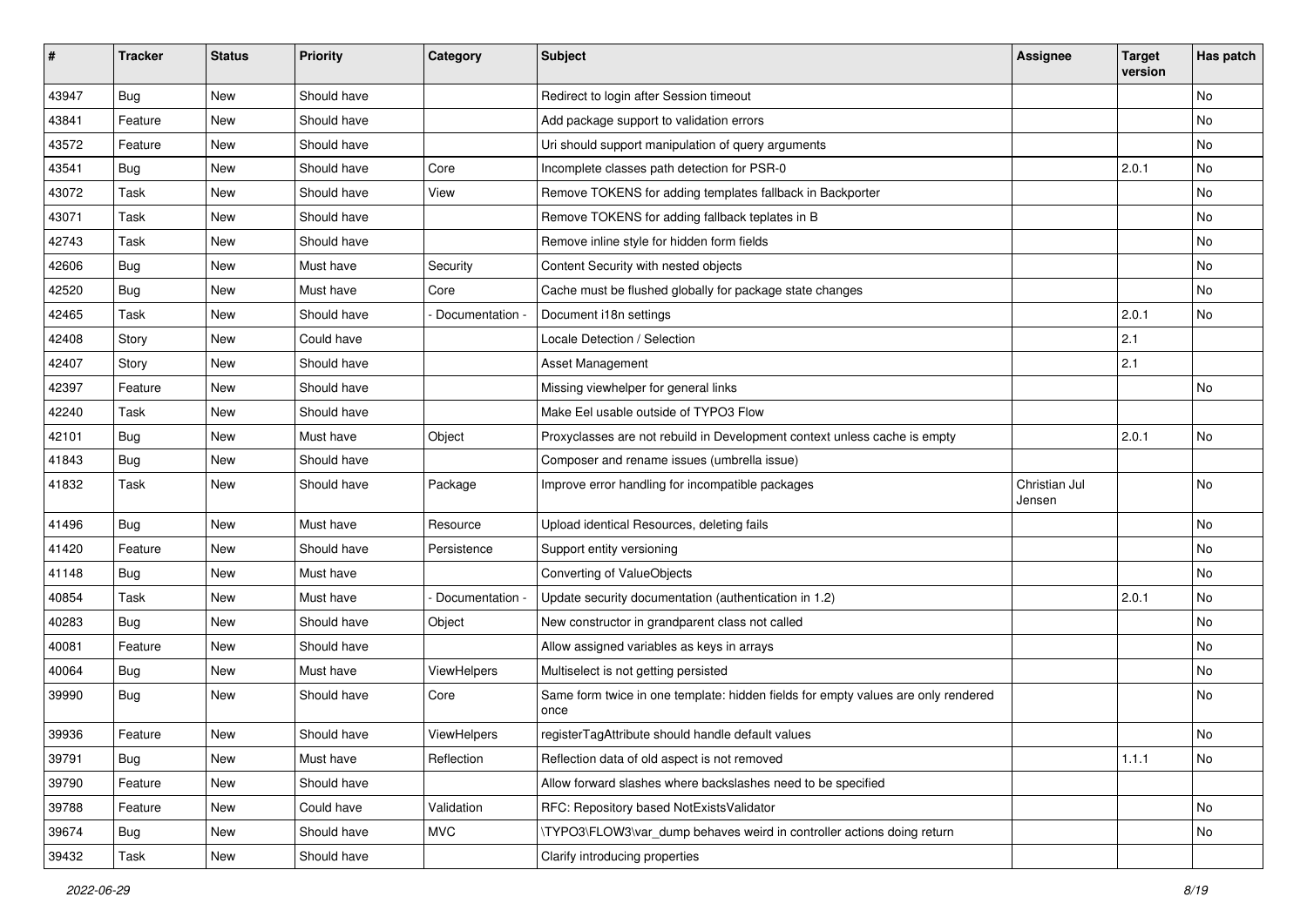| #     | <b>Tracker</b> | <b>Status</b> | <b>Priority</b> | Category      | <b>Subject</b>                                                                                       | <b>Assignee</b>              | <b>Target</b><br>version | Has patch |
|-------|----------------|---------------|-----------------|---------------|------------------------------------------------------------------------------------------------------|------------------------------|--------------------------|-----------|
| 39414 | Bug            | New           | Should have     | Documentation | <b>Security Documentation</b>                                                                        |                              |                          | No        |
| 39096 | <b>Bug</b>     | New           | Should have     | Core          | Unnecessary compile invoked in non production context?                                               |                              | 2.0.1                    | No        |
| 39088 | Feature        | New           | Should have     | Core          | Add a sgnalslot before compilation                                                                   |                              |                          | No        |
| 38980 | Bug            | <b>New</b>    | Must have       | Validation    | ActionController: behavior of required arguments is not consistent                                   |                              |                          | No        |
| 38875 | Suggestion     | New           | Should have     |               | Have a Translator object available in action controllers                                             |                              |                          |           |
| 38459 | <b>Bug</b>     | New           | Must have       |               | Accessing a not present property/method should error verbosely                                       | Sebastian<br>Kurfuerst       |                          |           |
| 38379 | Feature        | New           | Should have     |               | Implement a Eel-ViewHelper                                                                           |                              |                          |           |
| 38369 | <b>Bug</b>     | New           | Must have       | View          | Resource ViewHelpers should not fall back to request package                                         |                              |                          | No        |
| 38222 | Feature        | New           | Could have      | Core          | Step execution signals with concrete name                                                            |                              |                          | No        |
| 38130 | Feature        | New           | Should have     |               | Checkboxes and multiple select fields should have an assignable default value                        |                              |                          | No        |
| 38065 | Feature        | New           | Must have       | Security      | Implement content security for DQL queries                                                           | Andreas<br>Förthner          |                          | No        |
| 37885 | Feature        | New           | Could have      | Cli           | Add CLI to show the object-configuration for a FLOW3 object-name                                     | <b>Martin Ficzel</b>         |                          | No        |
| 37846 | Feature        | New           | Should have     | Security      | Should be able to declare more than one controllerObjectName per requestPatterns                     |                              |                          | No        |
| 37831 | Task           | New           | Could have      | - Testing -   | Evaluate using PHP 5.4's internal web server for Functional Testing                                  |                              |                          | No        |
| 37619 | Bug            | New           | Should have     | ViewHelpers   | Fatal Error when using variable in name attribute of Section ViewHelper                              |                              |                          | No        |
| 37571 | <b>Bug</b>     | New           | Must have       | <b>AOP</b>    | Inherited proxies fail when implementing __ clone                                                    |                              |                          | No        |
| 37564 | <b>Bug</b>     | New           | Should have     | Validation    | Validation of Parent Object containing properties of type ManyToOne and<br>ManyToMany to same Target |                              |                          | No        |
| 37473 | <b>Bug</b>     | New           | Must have       | - Testing -   | Subsequent Exceptions related to Doctrine Entity Manager makes it snap shut                          |                              |                          | No        |
| 37316 | <b>Bug</b>     | New           | Should have     | Validation    | Use findBestMatchingLocale instead of getDefaultLocale?                                              |                              |                          | No        |
| 37279 | Feature        | New           | Should have     | Property      | Request PropertyMapping                                                                              |                              |                          | No        |
| 37095 | Feature        | New           | Should have     |               | It should be possible to set a different template on a Fluid TemplateView inside an<br>action        | Christopher<br><b>Hlubek</b> |                          | No        |
| 36955 | Feature        | New           | Should have     | Error         | Add type filter to var dump()                                                                        |                              |                          | No        |
| 36804 | Bug            | New           | Should have     | Persistence   | Orphaned entities within aggregates are not removed                                                  |                              |                          | No        |
| 36655 | <b>Bug</b>     | New           | Should have     | Widgets       | Pagination Links                                                                                     |                              |                          | No        |
| 36634 | <b>Bug</b>     | New           | Should have     |               | Reconstituted entities do not have their properties set when initializeObject() is<br>called         |                              |                          | No.       |
| 36633 | Bug            | New           | Should have     |               | Reconstituted entities should not have the FLOW3_Persistence_clone property set                      |                              |                          | No        |
| 36559 | Feature        | New           | Could have      |               | New widget progress bar                                                                              |                              |                          | Yes       |
| 36510 | Feature        | New           | Should have     |               | Firewall Redirect?                                                                                   |                              |                          | No        |
| 36509 | Feature        | New           | Should have     |               | redirectToUri to an uri with acl forces a 403 because of missing csrf token.                         |                              |                          | No        |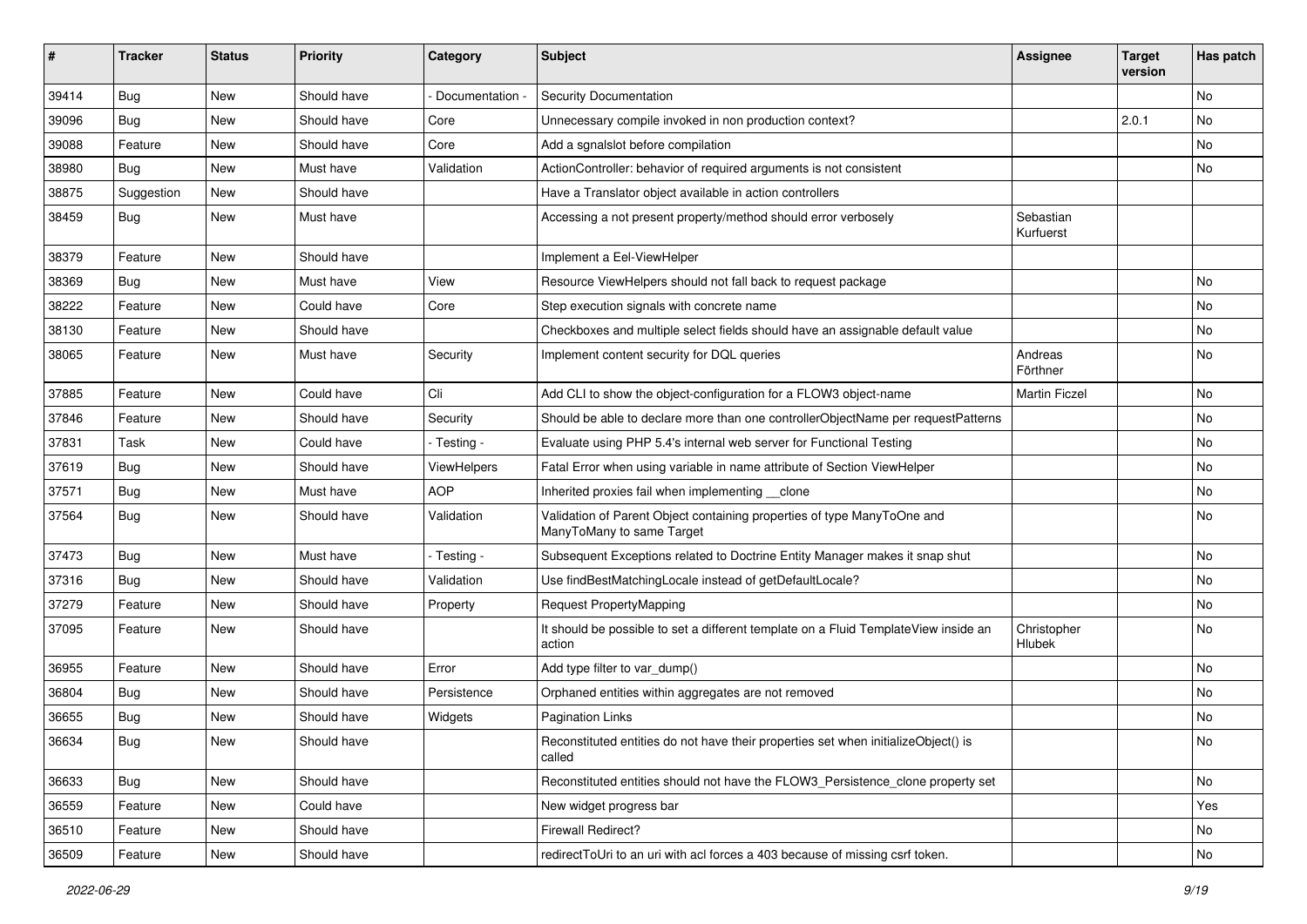| #     | <b>Tracker</b> | <b>Status</b> | <b>Priority</b> | Category       | <b>Subject</b>                                                                                       | <b>Assignee</b>        | <b>Target</b><br>version | Has patch |
|-------|----------------|---------------|-----------------|----------------|------------------------------------------------------------------------------------------------------|------------------------|--------------------------|-----------|
| 36508 | Bug            | New           | Should have     | Security       | AuthenticationProvider Request Patterns                                                              |                        |                          | No        |
| 36495 | <b>Bug</b>     | New           | Should have     | Persistence    | HTTP Response is sent before persistence preventing Exceptions to be displayed<br>on redirect        |                        |                          | No        |
| 36410 | Feature        | New           | Should have     | ViewHelpers    | Allow templates to send arguments back to layout                                                     |                        |                          | No        |
| 35970 | Task           | New           | Should have     |                | Improve performance of Utility/Arrays::integerExplode by using array_map                             |                        |                          | <b>No</b> |
| 35831 | <b>Bug</b>     | New           | Must have       |                | Deleting or unpublishing of a resource deletes all published symlinks<br>(Web/ Resources/Persistent) |                        |                          | No        |
| 35783 | Feature        | New           | Should have     | Object         | Lifecycle method after property mapping                                                              |                        |                          | No        |
| 35781 | Feature        | New           | Should have     | Validation     | Model validation                                                                                     |                        |                          | <b>No</b> |
| 35720 | <b>Bug</b>     | New           | Must have       | Security       | Access denied Exception for widget links to actions with a policy                                    |                        |                          | No        |
| 35709 | Task           | New           | Should have     | Cli            | Implement global Command aliases                                                                     |                        |                          | No        |
| 35420 | Suggestion     | New           | Should have     |                | Review use of try / catch in the Security Framework                                                  | Andreas<br>Förthner    |                          |           |
| 35388 | Feature        | New           | Could have      | 118n           | Use the current package as default for translations within controllers                               |                        |                          | No        |
| 35083 | Bug            | New           | Should have     | Object         | involving SecurityContext in Widget's __wakeup situation leads to an exception                       |                        |                          | No        |
| 34816 | Feature        | New           | Should have     | Security       | Long text encryption                                                                                 |                        |                          | No        |
| 34404 | Bug            | New           | Should have     |                | JsonView transformObject does not respect_descendAll configuration                                   |                        |                          | No        |
| 34309 | Task           | New           | Could have      | ViewHelpers    | Unknown ViewHelpers cause exception - should be handled more graceful                                |                        |                          | No        |
| 34133 | Feature        | New           | Could have      | Property       | RFC: Handle Semicolons in Path part of URIs as Scoped Path Parameters                                |                        |                          | No        |
| 33710 | Feature        | New           | Should have     |                | Configuration based on Domain                                                                        |                        |                          | No        |
| 33587 | Feature        | New           | Should have     | Resource       | Automatically remove unused Resources                                                                |                        |                          | No        |
| 33551 | <b>Bug</b>     | New           | Must have       | Core           | View helper values break out of a partial scope                                                      | Sebastian<br>Kurfuerst |                          | No        |
| 33465 | <b>Bug</b>     | New           | Should have     | Command        | Some vital commands to recover the system fail when recovery is needed                               |                        |                          | No        |
| 33308 | Task           | New           | Should have     |                | General date and time handling rules                                                                 |                        |                          |           |
| 33293 | <b>Bug</b>     | New           | Should have     |                | Injection to private variable results in injection of the the wrong class                            |                        |                          | No        |
| 33215 | Feature        | New           | Should have     |                | RFC: Dynamic values in ObjectAccess paths                                                            |                        |                          | No        |
| 33078 | <b>Bug</b>     | New           | Should have     | Security       | No Redirect to Login                                                                                 |                        |                          | No        |
| 33069 | Task           | New           | Should have     | Command        | Make command output sparse, implement generic verbose switch                                         |                        |                          | No.       |
| 33055 | <b>Bug</b>     | New           | Must have       | Security       | AccessDeniedException instead of WebRedirect                                                         |                        |                          | No        |
| 33049 | Feature        | New           | Could have      | Core           | Allow configuration of context without environment variable (needed for IIS)                         |                        |                          | No        |
| 33018 | Feature        | New           | Should have     | 118n           | Translator should support override of labels from other packages                                     |                        |                          | No        |
| 32985 | Feature        | New           | Should have     | <b>Utility</b> | Implement Processing Rules when merging numerically-indexed arrays                                   |                        |                          | No        |
| 32869 | Bug            | New           | Must have       | Security       | Security config tokenClass doesnt throw exception if not found the class                             |                        |                          | No        |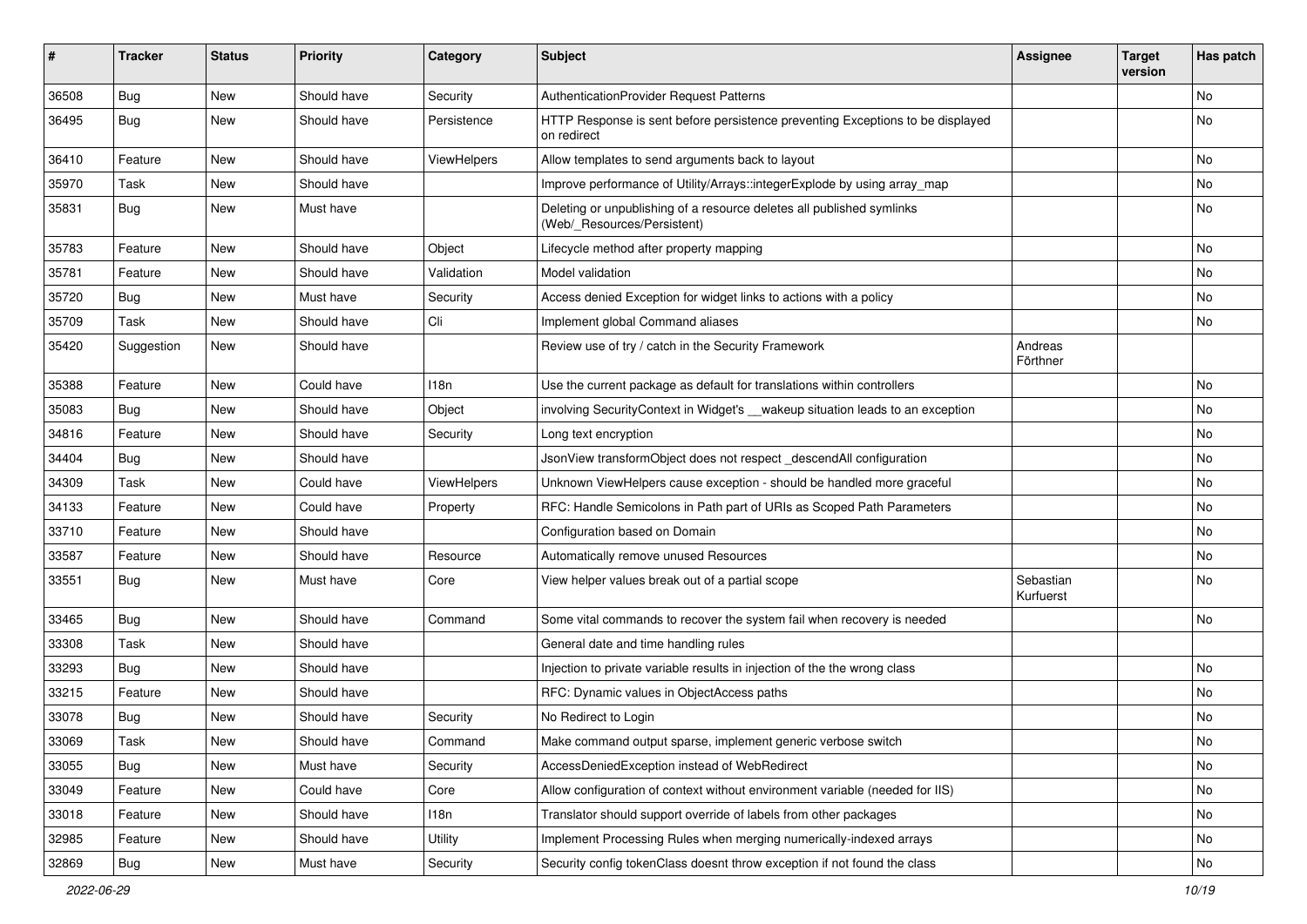| #     | <b>Tracker</b> | <b>Status</b> | <b>Priority</b> | Category      | Subject                                                                                                                 | <b>Assignee</b> | <b>Target</b><br>version | Has patch |
|-------|----------------|---------------|-----------------|---------------|-------------------------------------------------------------------------------------------------------------------------|-----------------|--------------------------|-----------|
| 32294 | Feature        | New           | Should have     |               | Lazy initialization of loggers                                                                                          |                 |                          | No        |
| 32105 | <b>Bug</b>     | New           | Must have       | Security      | IgnoreValidation ignored if ACL is set for this controller action                                                       |                 |                          | No        |
| 32035 | Task           | New           | Should have     | Core          | Improve fluid error messages                                                                                            |                 |                          | Yes       |
| 31955 | Feature        | New           | Should have     | Widgets       | f:uri.widget                                                                                                            |                 |                          | No        |
| 31262 | Feature        | New           | Should have     | Object        | Named arguments in Objects yaml for constructor arguments                                                               |                 |                          | No        |
| 31261 | Feature        | New           | Should have     | Object        | Virtual objects - generate proxy classes for interfaces                                                                 |                 |                          | <b>No</b> |
| 31210 | <b>Bug</b>     | New           | Must have       | Object        | constructor of proxy class not compatible with interfaces defening a constructor                                        |                 |                          | No        |
| 31002 | <b>Bug</b>     | New           | Should have     | Reflection    | Generated __ sleep method handles static properties as members.                                                         |                 |                          |           |
| 30937 | <b>Bug</b>     | New           | Should have     | ViewHelpers   | CropViewHelper stringToTruncate can't be supplied so it can't be easily extended                                        |                 |                          | Yes       |
| 30555 | Feature        | New           | Could have      | Core          | Make TagBuilder more extensible                                                                                         |                 |                          | No        |
| 30428 | Feature        | New           | Should have     | <b>MVC</b>    | Cloning of request arguments                                                                                            |                 |                          |           |
| 30425 | <b>Bug</b>     | New           | Should have     | Security      | New methods are not updated in Policies during Development                                                              |                 |                          |           |
| 30424 | <b>Bug</b>     | New           | Must have       | <b>MVC</b>    | Forward object arguments with changes                                                                                   |                 |                          |           |
| 30423 | Feature        | New           | Should have     | <b>MVC</b>    | Rendering template of other action without forward                                                                      |                 |                          | No        |
| 30418 | Feature        | New           | Should have     | Core          | Package bootstrapping following dependencies                                                                            |                 |                          |           |
| 30258 | Feature        | New           | Should have     |               | Support optional package dependencies                                                                                   |                 |                          |           |
| 29794 | Feature        | New           | Should have     |               | Initialize collections in generated models                                                                              |                 |                          |           |
| 29476 | Feature        | New           | Should have     |               | Provider rendering time and query count for request                                                                     |                 |                          |           |
| 29425 | <b>Bug</b>     | New           | Should have     | Persistence   | Deletion of a blog post with resources fails with FK constraint error                                                   |                 |                          |           |
| 29405 | <b>Bug</b>     | New           | Must have       | Session       | When storing a new entity inside the session, it will be fully serialized instead of just<br>the reference being stored |                 |                          |           |
| 29202 | Task           | New           | Should have     | Documentation | Provide a Cherokee Server Configuration for FLOW3                                                                       |                 |                          |           |
| 28964 | Feature        | New           | Could have      |               | Integrate Behat tool for BDD                                                                                            |                 |                          |           |
| 28554 | <b>Bug</b>     | New           | Should have     |               | (v4) implement feature flag to disable caching                                                                          |                 |                          | No        |
| 28553 | <b>Bug</b>     | New           | Should have     |               | improve XHProf test setup                                                                                               |                 |                          | No        |
| 28552 | <b>Bug</b>     | New           | Should have     |               | (v5) write ViewHelper test for compiled run; adjust functional test to do two passes<br>(uncached & cached)             |                 |                          | No        |
| 28550 | Bug            | New           | Should have     |               | (v4) make widgets cacheable, i.e. not implement childnodeaccess interface                                               |                 |                          | No        |
| 28549 | <b>Bug</b>     | New           | Should have     |               | make widgets cacheable, i.e. not implement childnodeaccess interface                                                    |                 |                          | No        |
| 28231 | Feature        | New           | Should have     | <b>MVC</b>    | Allow output to STDERR for CLI Response                                                                                 |                 |                          |           |
| 28136 | Feature        | New           | Should have     | Persistence   | HTTP Semantics for Transactions and more                                                                                |                 |                          | No        |
| 27607 | Bug            | New           | Must have       | Core          | Make Fluid comparisons work when first element is STRING, second is NULL.                                               |                 |                          | No        |
| 27045 | Bug            | New           | Should have     | AOP           | Introduced properties are not available in the reflection service during a compile run                                  |                 |                          |           |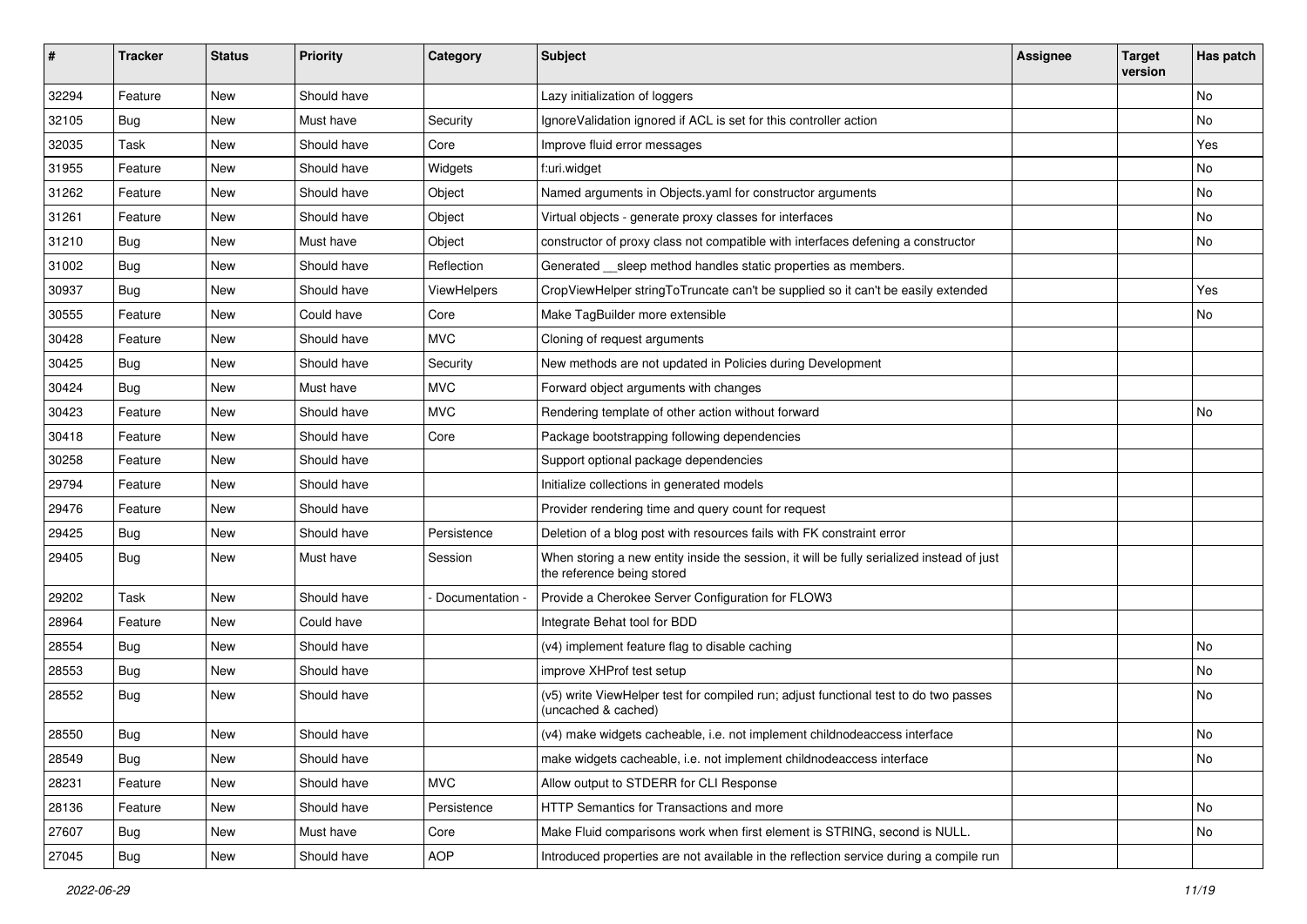| ∦     | <b>Tracker</b> | <b>Status</b> | <b>Priority</b>      | Category      | <b>Subject</b>                                                                                                                                          | <b>Assignee</b>        | <b>Target</b><br>version | Has patch |
|-------|----------------|---------------|----------------------|---------------|---------------------------------------------------------------------------------------------------------------------------------------------------------|------------------------|--------------------------|-----------|
| 26767 | Feature        | New           | Should have          | Reflection    | Reflection method to get a method return type and documentation                                                                                         |                        |                          |           |
| 26745 | Feature        | New           | Should have          | <b>MVC</b>    | MVC should know about entities lying in the session                                                                                                     |                        |                          | No.       |
| 26664 | Task           | New           | Won't have this time | ViewHelpers   | Clean up Form ViewHelpers                                                                                                                               |                        |                          | No        |
| 26658 | Task           | New           | Won't have this time | ViewHelpers   | Make Form ViewHelpers consistent                                                                                                                        |                        |                          | No.       |
| 25988 | Bug            | New           | Should have          | Object        | Useless proxies are built for some classes                                                                                                              |                        |                          |           |
| 25907 | Task           | New           | Should have          | <b>MVC</b>    | Referrer should only contain the URI of the previous request                                                                                            |                        |                          |           |
| 13045 | Bug            | New           | Should have          |               | Entity decode of strings are different between if-conditions and output of variable                                                                     |                        |                          |           |
| 12863 | <b>Bug</b>     | New           | Should have          | Core          | Attributes of a viewhelper can't contain a '-'                                                                                                          | Sebastian<br>Kurfuerst |                          | No        |
| 10911 | Task           | <b>New</b>    | Should have          | ViewHelpers   | Tx_Fluid_ViewHelpers_Form_AbstractFormViewHelper->renderHiddenIdentityField<br>should be more reliable                                                  |                        |                          | No        |
| 10678 | Bug            | <b>New</b>    | Must have            | Reflection    | ReflectionService doesn't reflect methods of child classes correctly when they get<br>reflected before their parent class in the initialization process |                        |                          |           |
| 10472 | Feature        | New           | Could have           | Core          | <b>Fluid Standalone distribution</b>                                                                                                                    |                        |                          | No        |
| 9968  | Feature        | New           | Should have          | Security      | Promote security publishing configuration automatically when persisting models                                                                          | Andreas<br>Förthner    |                          |           |
| 9950  | Task           | New           | Should have          | ViewHelpers   | Binding to nested arrays impossible for form-elements                                                                                                   |                        |                          |           |
| 9537  | Feature        | New           | Should have          | Persistence   | Query criterions should be able to compare whole objects                                                                                                |                        |                          |           |
| 9514  | Feature        | New           | Should have          |               | Support explicit Array Arguments for ViewHelpers                                                                                                        |                        |                          |           |
| 9313  | Feature        | New           | Should have          | 118n          | Support for currencies                                                                                                                                  |                        |                          | No        |
| 8981  | Feature        | New           | Could have           |               | Security/Performance: Provide Webserver Configuration file for common webservers<br>do not use .htaccess                                                |                        |                          |           |
| 8648  | Bug            | New           | Should have          | ViewHelpers   | format.crop ViewHelper should support all features of the crop stdWrap function                                                                         |                        |                          | <b>No</b> |
| 8464  | Feature        | New           | Should have          | Configuration | Write settings using the ConfigurationManager                                                                                                           |                        |                          | No.       |
| 8463  | Feature        | New           | Should have          | Security      | Check security policy for objects reconstituted in the session scope                                                                                    |                        |                          |           |
| 8462  | Feature        | New           | Should have          | Security      | Check subobjects in query rewriting                                                                                                                     |                        |                          |           |
| 7608  | Feature        | New           | Could have           | Core          | Configurable shorthand/object accessor delimiters                                                                                                       |                        |                          | Yes       |
| 6603  | Feature        | New           | Must have            | Security      | Provide a policy management API                                                                                                                         | Andreas<br>Förthner    |                          |           |
| 6602  | Feature        | New           | Could have           | Security      | Implement after invocation handling                                                                                                                     | Andreas<br>Förthner    |                          |           |
| 6178  | Feature        | New           | Should have          | Validation    | Implement FileType and FileSize validators                                                                                                              |                        |                          |           |
| 5774  | Feature        | New           | Should have          | Package       | Package Manager should clear all cache entries tagged with %PACKAGE%                                                                                    |                        |                          |           |
| 5442  | Feature        | New           | Should have          | Security      | Destroy session / logout user on deleting an account                                                                                                    | Andreas<br>Förthner    |                          |           |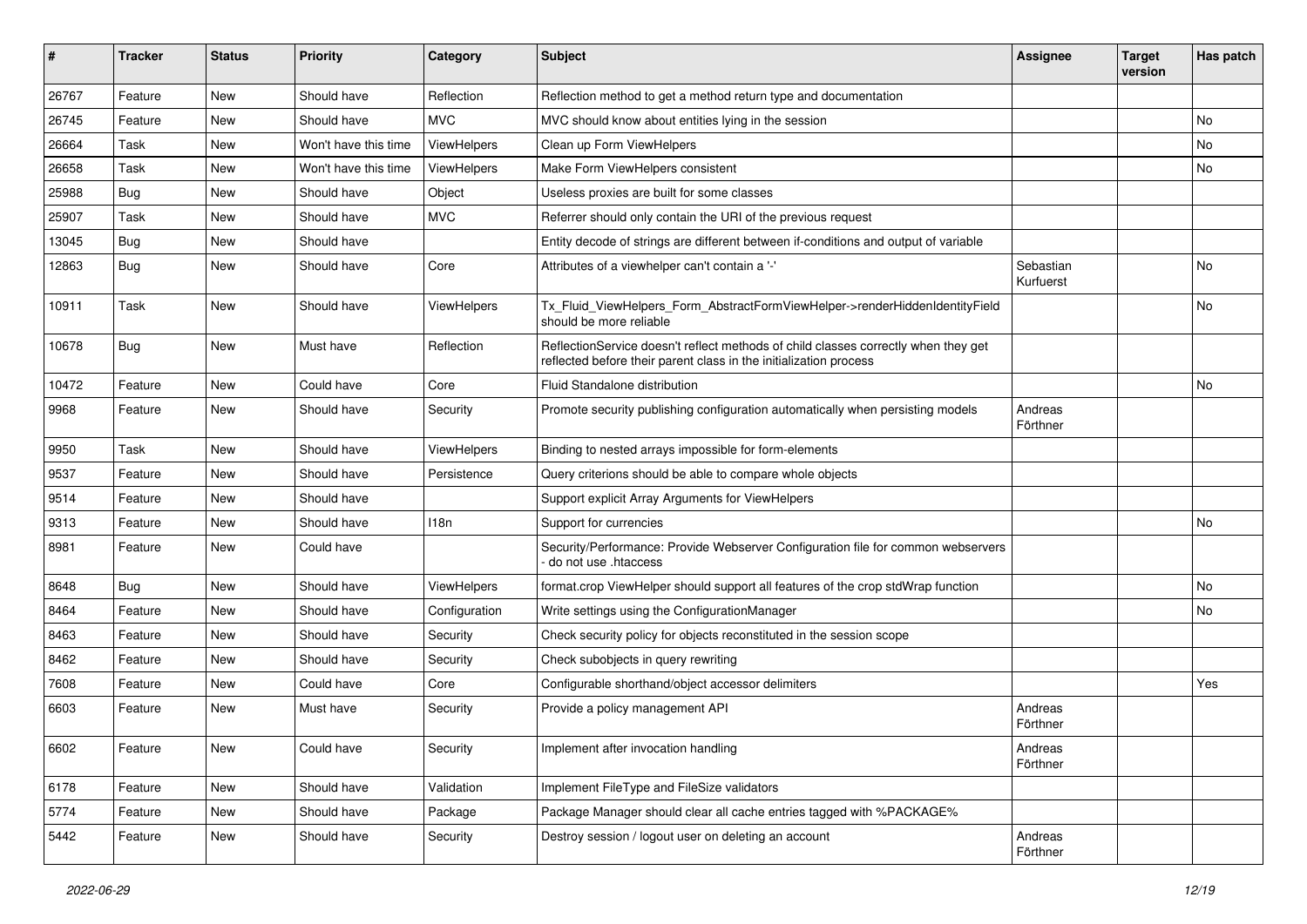| ∦     | <b>Tracker</b> | <b>Status</b> | <b>Priority</b> | Category      | <b>Subject</b>                                                                                              | Assignee                    | Target<br>version | Has patch      |
|-------|----------------|---------------|-----------------|---------------|-------------------------------------------------------------------------------------------------------------|-----------------------------|-------------------|----------------|
| 4704  | Feature        | New           | Should have     | Core          | Improve parsing exception messages                                                                          |                             |                   |                |
| 3755  | Task           | New           | Must have       | - Testing -   | Concurrency stress testing and cache mechanism                                                              |                             |                   |                |
| 3728  | Feature        | New           | Should have     | <b>MVC</b>    | Support arrays of objects as controller arguments                                                           |                             |                   |                |
| 3725  | Feature        | New           | Could have      | ViewHelpers   | <b>CSS Engine</b>                                                                                           | Christian Müller            |                   | No             |
| 3621  | Feature        | New           | Should have     | Security      | Implement dynamic firewall filter registration                                                              | Andreas<br>Förthner         |                   |                |
| 3619  | Feature        | New           | Should have     | Security      | Implement System Policy Support/System Security                                                             | Andreas<br>Förthner         |                   |                |
| 3587  | Feature        | <b>New</b>    | Could have      | Validation    | Enforce validation rules for value objects already in constructor                                           |                             |                   |                |
| 3585  | Major Feature  | New           | Should have     |               | Implement support for value objects                                                                         |                             |                   | <b>No</b>      |
| 3580  | Feature        | New           | Must have       | <b>MVC</b>    | Create an administration panel for the FLOW3 Development context                                            |                             |                   |                |
| 3481  | <b>Bug</b>     | New           | Should have     | Core          | Use ViewHelperVariableContainer in PostParseFacet                                                           |                             |                   | <b>No</b>      |
| 3153  | Feature        | New           | Should have     | <b>MVC</b>    | Support of action based filter rules defined by annotation.                                                 |                             |                   |                |
| 2974  | <b>Bug</b>     | <b>New</b>    | Must have       | <b>AOP</b>    | Aspect / Proxy Cache is not emptied automatically if an interface used for<br>introduction was modified     | Robert Lemke                |                   |                |
| 1907  | Feature        | New           | Could have      | Core          | Default values for view helpers based on context                                                            |                             |                   |                |
| 1856  | Feature        | New           | Should have     | Package       | The Package Manager checks dependencies between packages on each activation $\overline{\ }$<br>deactivation | Christopher<br>Hlubek       |                   |                |
| 1785  | Feature        | New           | Must have       | Cache         | Automatic garbage collection for expired cache entries                                                      |                             |                   |                |
| 890   | Feature        | New           | Should have     | <b>AOP</b>    | Add priority for advice chains                                                                              | Robert Lemke                |                   |                |
| 58773 | <b>Bug</b>     | Accepted      | Should have     | MVC - Routing | Improve NoMatchingRouteException                                                                            | Bastian<br>Waidelich        |                   | <b>No</b>      |
| 53350 | <b>Bug</b>     | Accepted      | Should have     | MVC - Routing | Trying to create a Link in an Template in CLI Context should provide a helpful<br>exception                 | <b>Bastian</b><br>Waidelich |                   | No             |
| 50395 | <b>Bug</b>     | Accepted      | Should have     | MVC - Routing | Route cache caches routes for non dispatchable requests                                                     | <b>Bastian</b><br>Waidelich |                   | No             |
| 49806 | Task           | Accepted      | Should have     | 118n          | Date formatting should care about the time zone                                                             | Adrian Föder                |                   | <b>No</b>      |
| 48167 | Feature        | Accepted      | Should have     | Security      | Command line account and role browsing                                                                      | Adrian Föder                |                   | No             |
| 47859 | Task           | Accepted      | Should have     | Security      | Logging: Do not log all decisions in \TYPO3\Flow\Security\Aspect\LoggingAspect                              | Robert Lemke                |                   | N <sub>o</sub> |
| 47331 | <b>Bug</b>     | Accepted      | Must have       | Object        | ObjectManager shutdown with Dependency Injection Proxy causes fatal errors                                  |                             | 2.0.1             | No             |
| 46974 | Bug            | Accepted      | Should have     | Object        | Original and Proxy class in one file makes it difficult to reach 100% code coverage<br>for functional tests | Christian Müller            |                   | N <sub>o</sub> |
| 46823 | Task           | Accepted      | Should have     | Cache         | Detect APC and APCu correctly                                                                               |                             |                   | N <sub>o</sub> |
| 45405 | Bug            | Accepted      | Should have     | MVC - Routing | Uncaught Exception in DynamicRoutePart                                                                      | Bastian<br>Waidelich        |                   | N <sub>o</sub> |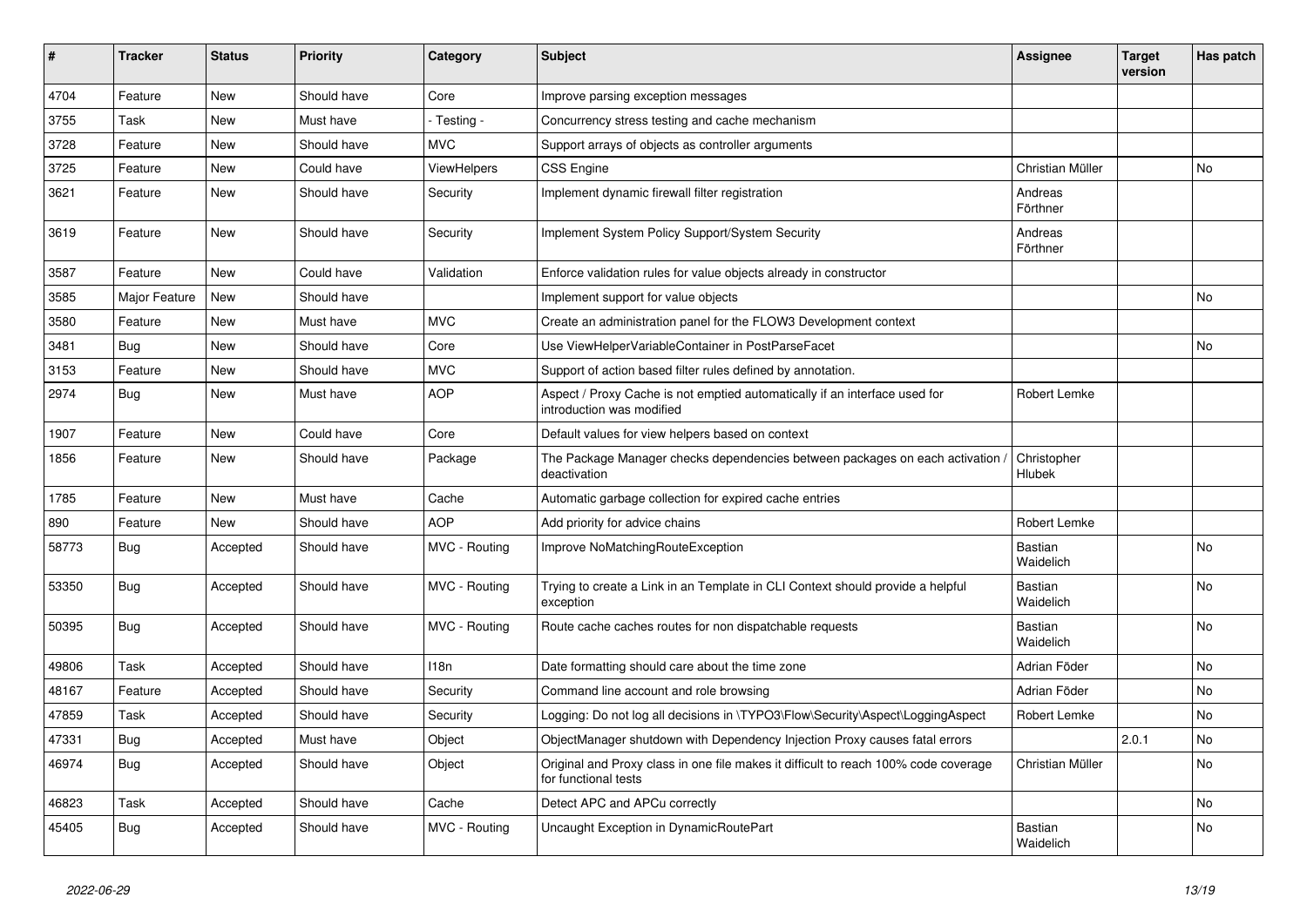| #     | <b>Tracker</b> | <b>Status</b> | <b>Priority</b> | Category        | <b>Subject</b>                                                                                                       | <b>Assignee</b>              | <b>Target</b><br>version | Has patch |
|-------|----------------|---------------|-----------------|-----------------|----------------------------------------------------------------------------------------------------------------------|------------------------------|--------------------------|-----------|
| 45253 | Task           | Accepted      | Must have       | Security        | Throw exception in PointcutMethodNameFilter if given method's argument does not<br>match the actual method signature | Christian Müller             |                          | No        |
| 45164 | Feature        | Accepted      | Should have     |                 | Define syntax for validation rules in YAML                                                                           | Karsten<br>Dambekalns        |                          |           |
| 44712 | Task           | Accepted      | Should have     | Http            | Decouple Argument-Building in the HTTP-Request-Constructor                                                           |                              |                          | No        |
| 44396 | Task           | Accepted      | Should have     | Persistence     | Move Doctrine ORM integration onto own namespace                                                                     | Karsten<br>Dambekalns        |                          | No        |
| 44375 | Task           | Accepted      | Should have     | Persistence     | Make all persistence reads go through repositories                                                                   | Karsten<br>Dambekalns        |                          | No        |
| 44314 | Task           | Accepted      | Must have       | Security        | slightly file permissions for /Configuration/* and /Data/Persistent/EncryptionKey                                    | Karsten<br>Dambekalns        |                          | No        |
| 43192 | <b>Bug</b>     | Accepted      | Should have     | Persistence     | findByIdentifier() for non-persisted objects not working for custom identifier<br>properties                         | Karsten<br>Dambekalns        |                          | No        |
| 43190 | <b>Bug</b>     | Accepted      | Should have     | Persistence     | Misleading exception message for incompatible database structure                                                     | Karsten<br>Dambekalns        | 2.0.1                    | No        |
| 41900 | Feature        | Accepted      | Should have     | Package         | Check for duplicate PSR-0 autoload namespaces                                                                        | Christian Jul<br>Jensen      |                          | No.       |
| 41727 | <b>Bug</b>     | Accepted      | Should have     |                 | @Flow\Identity and @ORM\InheritanceType("JOINED") can't be used together                                             | Karsten<br>Dambekalns        |                          | No.       |
| 41029 | <b>Bug</b>     | Accepted      | Should have     | Security        | Method security is also evaluating abstract classes                                                                  | Karsten<br>Dambekalns        |                          | No.       |
| 40802 | <b>Bug</b>     | Accepted      | Should have     | Documentation   | Documentation mistake (authentication)                                                                               | Karsten<br>Dambekalns        | 1.1.1                    | No.       |
| 40555 | Feature        | Accepted      | Must have       | Core            | Missing command arguments parameter in<br>Core\Booting\Scripts::executeCommand()                                     | Karsten<br>Dambekalns        |                          | Yes       |
| 39910 | Feature        | Accepted      | Should have     | Security        | Ability to query user based on roles                                                                                 |                              |                          | No        |
| 39699 | <b>Bug</b>     | Accepted      | Should have     | Cache           | SQL DDL for TYPO3\FLOW3\Cache\Backend\PdoBackend                                                                     | Karsten<br>Dambekalns        |                          | No        |
| 39609 | Feature        | Accepted      | Should have     | Migrations -    | <b>Migration Version</b>                                                                                             | Karsten<br><b>Dambekalns</b> |                          | No        |
| 39253 | Feature        | Accepted      | Should have     | Resource        | Remove mirroring mode option and code                                                                                | Karsten<br>Dambekalns        |                          | No        |
| 38038 | $\vert$ Task   | Accepted      | Should have     | Documentation - | Proofread FLOW3 manual                                                                                               | Ryan J. Peterson             |                          | No.       |
| 38004 | <b>Bug</b>     | Accepted      | Should have     | Documentation - | Missing CheatSheet folder for Getting Started manual                                                                 | Karsten<br>Dambekalns        | 1.1.1                    | No        |
| 37372 | Feature        | Accepted      | Should have     | Persistence     | Inheritance in ORM should be configured automatically                                                                | Karsten<br>Dambekalns        |                          | No        |
| 37354 | <b>Bug</b>     | Accepted      | Should have     | Persistence     | Do not apply generateValueHash() and generateUuid() if custom identifier is used                                     | Karsten<br>Dambekalns        |                          | No        |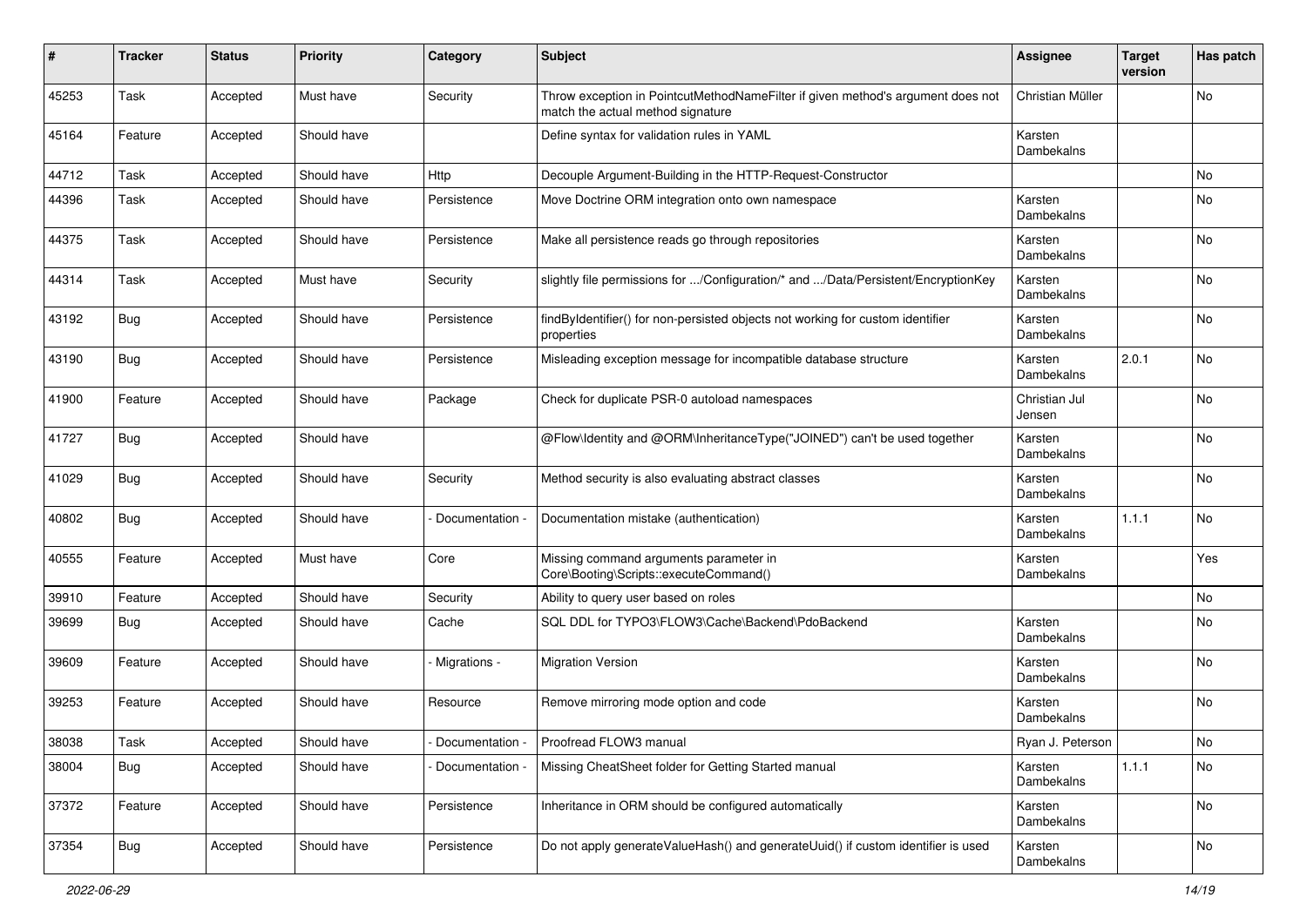| #     | <b>Tracker</b> | <b>Status</b> | <b>Priority</b> | Category         | <b>Subject</b>                                                                     | Assignee               | <b>Target</b><br>version | Has patch      |
|-------|----------------|---------------|-----------------|------------------|------------------------------------------------------------------------------------|------------------------|--------------------------|----------------|
| 37212 | Feature        | Accepted      | Must have       | Http             | Edge Side Includes (ESI)                                                           | Robert Lemke           |                          | N <sub>o</sub> |
| 36840 | Task           | Accepted      | Should have     | 118n             | Improve exception for wrong locales                                                | Karsten<br>Dambekalns  |                          | No             |
| 36800 | Task           | Accepted      | Should have     | Resource         | Streamline Resource object API                                                     | Robert Lemke           |                          | No             |
| 36715 | Feature        | Accepted      | Should have     | Persistence      | Make simultaneous use of multiple persistence backends possible                    | Karsten<br>Dambekalns  |                          | No             |
| 34879 | <b>Bug</b>     | Accepted      | Must have       | Persistence      | Proxied object is not update()able                                                 | Karsten<br>Dambekalns  |                          | No             |
| 34674 | Feature        | Accepted      | Should have     | <b>MVC</b>       | NotFoundView is not injected in ActionController                                   | Robert Lemke           |                          | No             |
| 33937 | Feature        | Accepted      | Should have     | Resource         | Convenience method to resolve public "resource://" paths                           | Karsten<br>Dambekalns  |                          | No             |
| 33258 | Major Feature  | Accepted      | Should have     |                  | Implement support for Assetic                                                      |                        |                          | No             |
| 33024 | <b>Bug</b>     | Accepted      | Must have       | 118 <sub>n</sub> | Exception when validating a float in a Model with the Number validator             | Karsten<br>Dambekalns  |                          | No             |
| 32873 | <b>Bug</b>     | Accepted      | Must have       |                  | Value changes for logged in account are not persisted due to session serialization | Karsten<br>Dambekalns  |                          | No             |
| 32707 | Bug            | Accepted      | Must have       | Cache            | <b>Bad Bad FileBackend</b>                                                         | Karsten<br>Dambekalns  | 2.0.1                    | No             |
| 32574 | <b>Bug</b>     | Accepted      | Should have     | Core             | FLOW3 enters fork bombs when using cgi-fcgi vs cli                                 | Karsten<br>Dambekalns  |                          | N <sub>o</sub> |
| 32425 | Bug            | Accepted      | Must have       | Security         | IpAddressRange methods not completly implemented                                   | Karsten<br>Dambekalns  |                          | Yes            |
| 32106 | Feature        | Accepted      | Should have     | Property         | Support for Object source in PropertyMapper                                        |                        |                          | Yes            |
| 30890 | Feature        | Accepted      | Should have     | <b>MVC</b>       | Developer Toolbar                                                                  | Christian Müller       |                          | No             |
| 28551 | <b>Bug</b>     | Accepted      | Should have     |                  | (v4) backport VHTest                                                               | Sebastian<br>Kurfuerst |                          | No             |
| 27798 | Bug            | Accepted      | Must have       | Security         | CSRF protection not working for forms in a plugin                                  |                        | 2.0.1                    | No             |
| 27561 | Task           | Accepted      | Could have      | Documentation    | Complete documentation                                                             |                        |                          | No             |
| 26986 | Feature        | Accepted      | Should have     |                  | Debug toolbar                                                                      | Christian Müller       |                          | No             |
| 26765 | Feature        | Accepted      | Should have     | Reflection       | Support class schema features for every reflected class                            | Karsten<br>Dambekalns  |                          | No             |
| 13559 | Bug            | Accepted      | Should have     | Persistence      | ObjectSerializer failes with persistent objects within arrays                      | Karsten<br>Dambekalns  |                          | No             |
| 9005  | Feature        | Accepted      | Could have      |                  | Fluid Template Analyzer (FTA)                                                      | Sebastian<br>Kurfuerst |                          |                |
| 6712  | Feature        | Accepted      | Should have     | <b>AOP</b>       | Implement mixin support                                                            | Robert Lemke           |                          |                |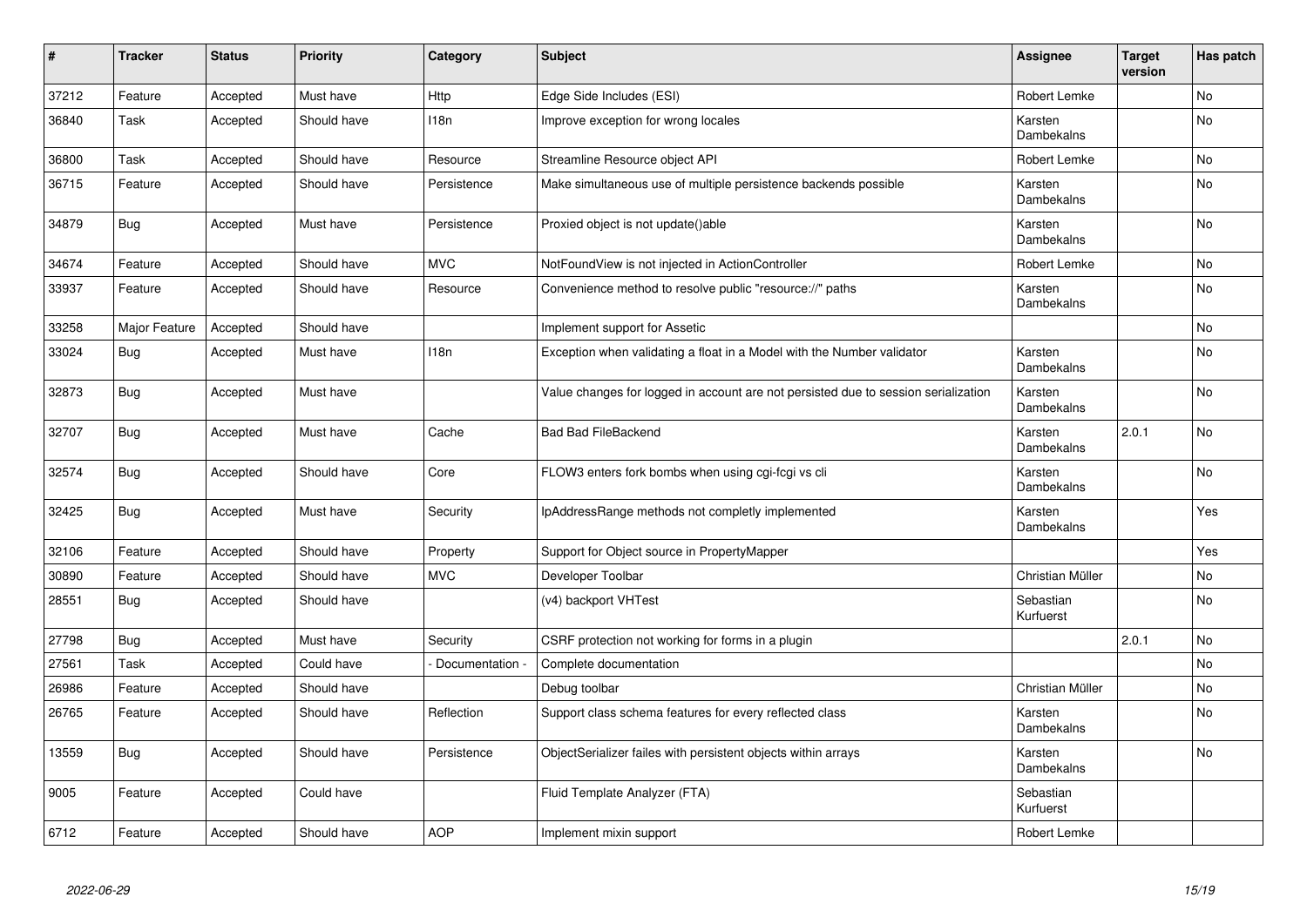| ∦     | <b>Tracker</b> | <b>Status</b>            | <b>Priority</b> | Category           | <b>Subject</b>                                                                                                               | <b>Assignee</b>             | <b>Target</b><br>version | Has patch      |
|-------|----------------|--------------------------|-----------------|--------------------|------------------------------------------------------------------------------------------------------------------------------|-----------------------------|--------------------------|----------------|
| 5933  | Feature        | Accepted                 | Should have     | ViewHelpers        | Optional section rendering                                                                                                   | Sebastian<br>Kurfuerst      |                          | No             |
| 4146  | Feature        | Accepted                 | Should have     | Validation         | Support typed parameters for validation                                                                                      | Karsten<br>Dambekalns       |                          |                |
| 3588  | Feature        | Accepted                 | Should have     | Object             | Support value objects in the Object Factory                                                                                  | Robert Lemke                |                          |                |
| 3306  | Feature        | Accepted                 | Should have     | <b>MVC</b>         | Flush routes cache automatically on class file modifications                                                                 | Robert Lemke                |                          |                |
| 3305  | Feature        | Accepted                 | Must have       | <b>MVC</b>         | Unmodified objects retrieved from a repository should not be validated in the<br>controller                                  | <b>Robert Lemke</b>         |                          | <b>No</b>      |
| 58862 | <b>Bug</b>     | <b>Needs</b><br>Feedback | Should have     | <b>ViewHelpers</b> | FormViewHelper doesn't accept NULL as value for \$arguments                                                                  | <b>Bastian</b><br>Waidelich |                          | Yes            |
| 58494 | <b>Bug</b>     | Needs<br>Feedback        | Must have       | MVC - Routing      | Inifinite redirects if index.php presents in URI                                                                             | <b>Bastian</b><br>Waidelich |                          | No             |
| 50130 | <b>Bug</b>     | Needs<br>Feedback        | Should have     |                    | Different fallback for php.exe on windows                                                                                    |                             |                          |                |
| 50080 | <b>Bug</b>     | <b>Needs</b><br>Feedback | Should have     | Core               | Broken concept for CLI/Web separation                                                                                        | Karsten<br>Dambekalns       |                          | <b>No</b>      |
| 48296 | Task           | Needs<br>Feedback        | Should have     |                    | Missing method in ExceptionHandlerInterface                                                                                  |                             |                          | No             |
| 47858 | <b>Bug</b>     | Needs<br>Feedback        | Should have     | Package            | Remove .htaccess from Composer Installer Essentials                                                                          | Christopher<br>Hlubek       | 2.0.1                    | N <sub>o</sub> |
| 47339 | Feature        | Needs<br>Feedback        | Could have      | Http               | Allow RequestHandlers to get the current Request injected                                                                    | Alexander Berl              |                          | No             |
| 47236 | <b>Bug</b>     | Needs<br>Feedback        | Should have     |                    | Error at offset 6279 of 6338                                                                                                 |                             |                          | No             |
| 46289 | Bug            | Needs<br>Feedback        | Should have     | View               | Enable Escaping Interceptor in XML request format                                                                            |                             | 2.0.1                    | <b>No</b>      |
| 46210 | Bug            | Needs<br>Feedback        | Should have     | Session            | securityContext->getParty() in the initializeObject() method of a session-Scope<br>object throws exception on second request |                             |                          | <b>No</b>      |
| 46091 | Task           | Needs<br>Feedback        | Should have     |                    | Show source file name and position on exceptions during parsing                                                              |                             |                          | <b>No</b>      |
| 45851 | Feature        | Needs<br>Feedback        | Could have      |                    | Allow referencing environment variables in Settings.yaml                                                                     | Adrian Föder                |                          | <b>No</b>      |
| 45345 | Feature        | <b>Needs</b><br>Feedback | Should have     |                    | Easy to use comments for fluid that won't show in output                                                                     |                             |                          |                |
| 44203 | Bug            | Needs<br>Feedback        | Should have     | Session            | Session implementation is still racy                                                                                         | Robert Lemke                | 2.0.1                    | No             |
| 43930 | Task           | Needs<br>Feedback        | Should have     |                    | Remove canRender() completely?!                                                                                              | Sebastian<br>Kurfuerst      |                          | <b>No</b>      |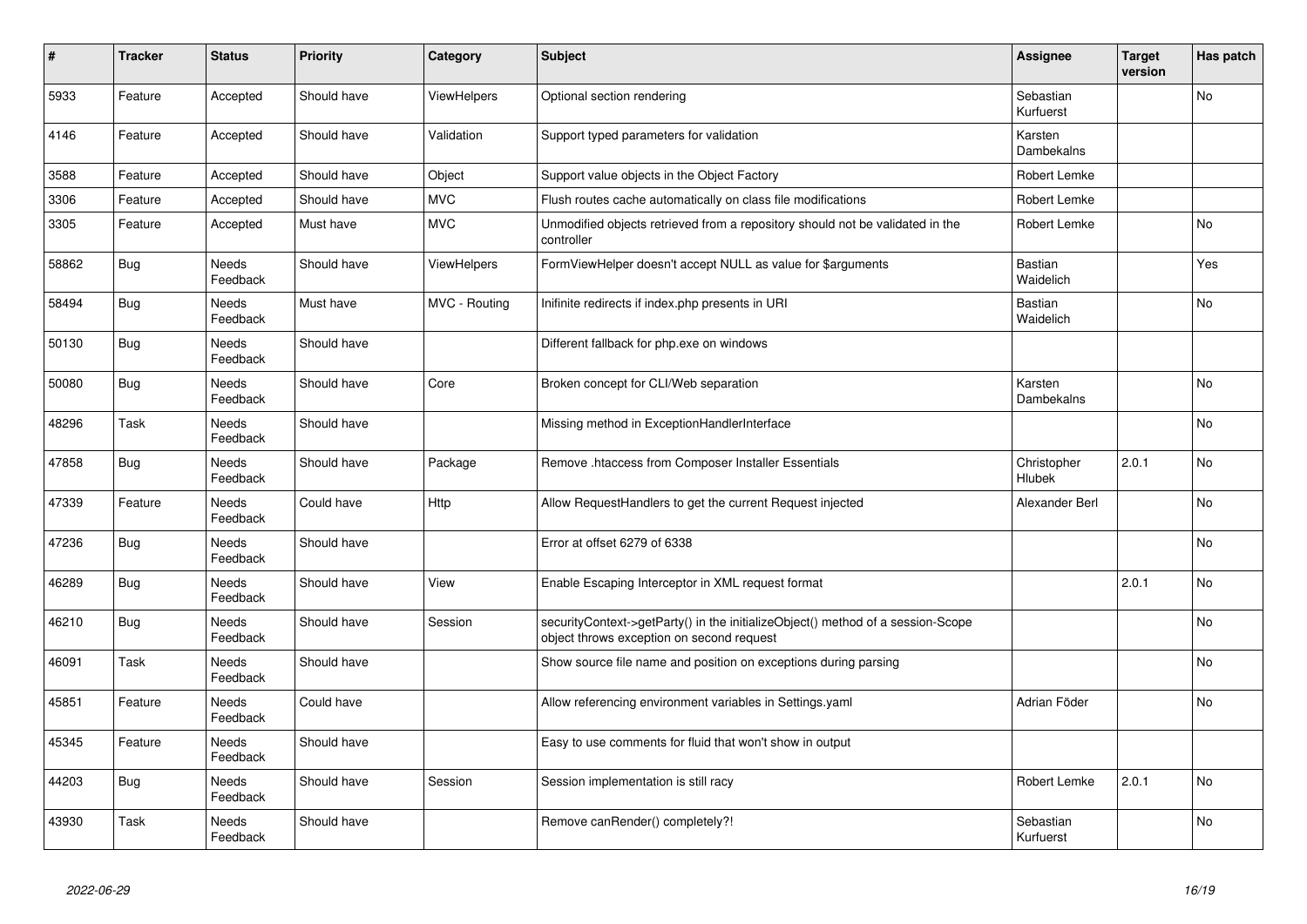| $\vert$ # | <b>Tracker</b> | <b>Status</b>            | <b>Priority</b> | Category           | <b>Subject</b>                                                                                               | <b>Assignee</b>             | <b>Target</b><br>version | Has patch |
|-----------|----------------|--------------------------|-----------------|--------------------|--------------------------------------------------------------------------------------------------------------|-----------------------------|--------------------------|-----------|
| 43082     | Feature        | Needs<br>Feedback        | Should have     |                    | Add CLI support for scaffolding models, views, controller                                                    |                             |                          | <b>No</b> |
| 42888     | <b>Bug</b>     | Needs<br>Feedback        | Should have     | Resource           | ResourceManager chokes on non existing files                                                                 |                             |                          | <b>No</b> |
| 41533     | <b>Bug</b>     | Needs<br>Feedback        | Should have     |                    | Ignored object-validation in editAction when redirecting back from updateAction                              |                             |                          | No        |
| 41414     | Task           | Needs<br>Feedback        | Should have     | Package            | Check packageKey naming / file structure below Packages/Vendor                                               |                             |                          | <b>No</b> |
| 40824     | <b>Bug</b>     | <b>Needs</b><br>Feedback | Should have     |                    | Modified action controller methods not detected properly                                                     | Andreas<br>Förthner         |                          | <b>No</b> |
| 40418     | Feature        | Needs<br>Feedback        | Could have      | Session            | Add an option to flow3:cache:flush thats keeps user sessions active                                          |                             |                          | No        |
| 40410     | Bug            | Needs<br>Feedback        | Should have     | Cache              | Exception when using Apc, Memcached of Redis cache backend for reflection status<br>and object configuration | Karsten<br>Dambekalns       |                          | <b>No</b> |
| 38216     | Bug            | Needs<br>Feedback        | Should have     |                    | Static method calls in reflected classes refer to Original class                                             |                             |                          | <b>No</b> |
| 37302     | <b>Bug</b>     | Needs<br>Feedback        | Should have     | Validation         | NumberValidator                                                                                              | Carsten Bleicker            |                          | No        |
| 36662     | Bug            | Needs<br>Feedback        | Should have     | <b>ViewHelpers</b> | Checked state isn't always correct when property is collection                                               | Kevin Ulrich<br>Moschallski | 1.1.1                    | <b>No</b> |
| 34134     | Bug            | Needs<br>Feedback        | Should have     | Property           | PropertyMapper throws unnecessary exception                                                                  | Christian Müller            |                          | Yes       |
| 33628     | <b>Bug</b>     | Needs<br>Feedback        | Must have       | <b>ViewHelpers</b> | Multicheckboxes (multiselect) for Collections don't work                                                     | Christian Müller            |                          | No        |
| 33394     | Feature        | Needs<br>Feedback        | Should have     | Core               | Logical expression parser for BooleanNode                                                                    | <b>Tobias Liebig</b>        |                          | No        |
| 32607     | Feature        | Needs<br>Feedback        | Should have     | 118n               | Export localized strings for JS consumption                                                                  | Karsten<br>Dambekalns       |                          | No        |
| 31484     | Feature        | Needs<br>Feedback        | Could have      |                    | possibility to modify inner workings of proxy class builder                                                  |                             |                          | No        |
| 30933     | Feature        | Needs<br>Feedback        | Should have     | Persistence        | Check for unique constraints on add()                                                                        | Karsten<br>Dambekalns       |                          | <b>No</b> |
| 29387     | Feature        | Needs<br>Feedback        | Should have     | Security           | A token with wrong credentials should throw an exception                                                     | Andreas<br>Förthner         |                          |           |
| 29258     | Feature        | Needs<br>Feedback        | Should have     |                    | Provide a way to override classes by environment                                                             |                             |                          | No        |
| 28399     | Feature        | Needs<br>Feedback        | Should have     | Validation         | Validation message and code should be configurable for bundled validators                                    |                             |                          | <b>No</b> |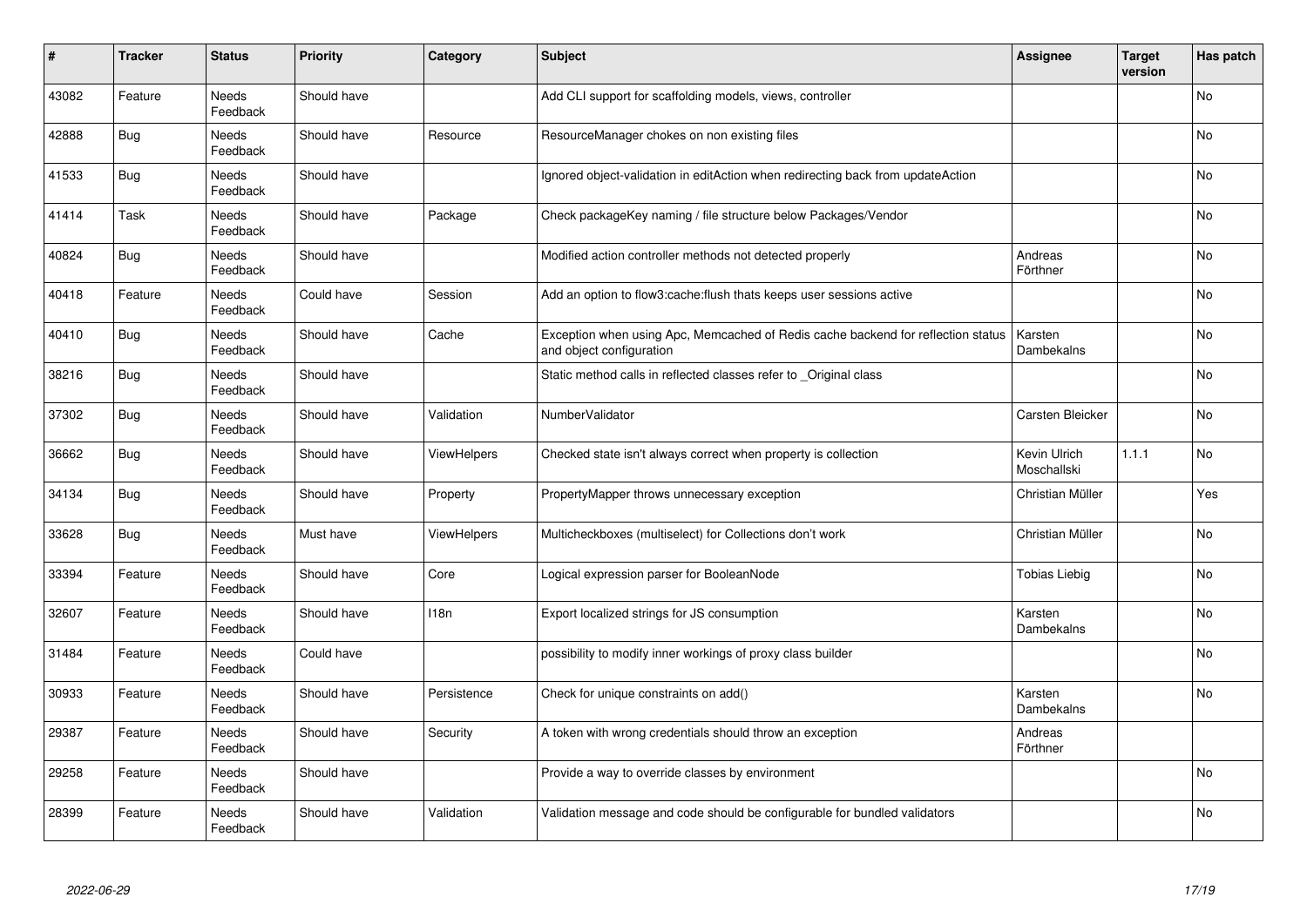| #     | <b>Tracker</b> | <b>Status</b>       | <b>Priority</b> | Category      | <b>Subject</b>                                                                  | <b>Assignee</b>              | <b>Target</b><br>version | Has patch |
|-------|----------------|---------------------|-----------------|---------------|---------------------------------------------------------------------------------|------------------------------|--------------------------|-----------|
| 28319 | <b>Bug</b>     | Needs<br>Feedback   | Should have     | Security      | Access denied will be logged at the wrong location in nested calls              |                              |                          | No        |
| 28074 | Feature        | Needs<br>Feedback   | Should have     |               | Provide a shell script that installs Phoenix or FLOW3 from git                  | Markus Bucher                |                          | No        |
| 28016 | <b>Bug</b>     | Needs<br>Feedback   | Should have     | Persistence   | Cascade remove of cleared ArrayCollection                                       | Karsten<br>Dambekalns        |                          | No        |
| 27721 | Bug            | Needs<br>Feedback   | Should have     | Resource      | Permissions of uploaded resources not correct                                   | Karsten<br>Dambekalns        |                          | No        |
| 27379 | <b>Bug</b>     | Needs<br>Feedback   | Must have       |               | add check to clear the database at tearDown in testing                          |                              |                          | No        |
| 26943 | Feature        | Needs<br>Feedback   | Should have     | 118n          | Add i18n support to domain models                                               | Karsten<br>Dambekalns        |                          | No        |
| 11039 | Bug            | Needs<br>Feedback   | Must have       |               | Static object container injects properties to result of factory object          |                              |                          | No        |
| 9861  | Feature        | Needs<br>Feedback   | Should have     | Log           | Leave logging up and running as long as possible                                |                              |                          | No        |
| 8989  | Feature        | Needs<br>Feedback   | Could have      | View          | Search path for fluid template files                                            |                              |                          | No        |
| 8491  | Task           | Needs<br>Feedback   | Should have     | ViewHelpers   | link.action and uri.action differ in absolute argument                          | Karsten<br>Dambekalns        |                          | No        |
| 3312  | Feature        | Needs<br>Feedback   | Should have     | Log           | Allow for easy logging by annotations                                           | Robert Lemke                 |                          |           |
| 3291  | Feature        | Needs<br>Feedback   | Should have     |               | Cacheable viewhelpers                                                           |                              |                          | No        |
| 2817  | Feature        | Needs<br>Feedback   | Should have     | <b>MVC</b>    | Provide safeguard for preventing multiple submits of a form                     |                              |                          | No        |
| 37227 | Bug            | On Hold             | Must have       | Session       | securityContext->getParty is not available in widget context                    |                              |                          | No        |
| 35868 | <b>Bug</b>     | On Hold             | Must have       | Environment   | Unstable condition in Utility\Environment                                       | Karsten<br>Dambekalns        |                          | No        |
| 31339 | Task           | On Hold             | Could have      | Documentation | Search                                                                          |                              |                          | No        |
| 28052 | Feature        | On Hold             | Should have     | Security      | Possibility to enable or disable accounts                                       | <b>Julian Kleinhans</b>      |                          | No        |
| 27322 | Feature        | On Hold             | Should have     |               | Add support for Appserver-in-PHP, which could result in much faster executions. | Christopher<br><b>Hlubek</b> |                          | No        |
| 27088 | <b>Bug</b>     | On Hold             | Should have     | Object        | initializeObject() is called too early when reconstructing entities             |                              |                          | No        |
| 6601  | Task           | On Hold             | Could have      | Security      | Introduce a new roles definition syntax including runtime constraints           | Andreas<br>Förthner          |                          |           |
| 65424 | <b>Bug</b>     | <b>Under Review</b> | Should have     | ViewHelpers   | SelectViewHelper must respect option(Value Label)Field for arrays               |                              |                          | No        |
| 60095 | Feature        | <b>Under Review</b> | Should have     | Configuration | LockManager's LockHoldingStackPage should be configurable                       |                              |                          | No        |